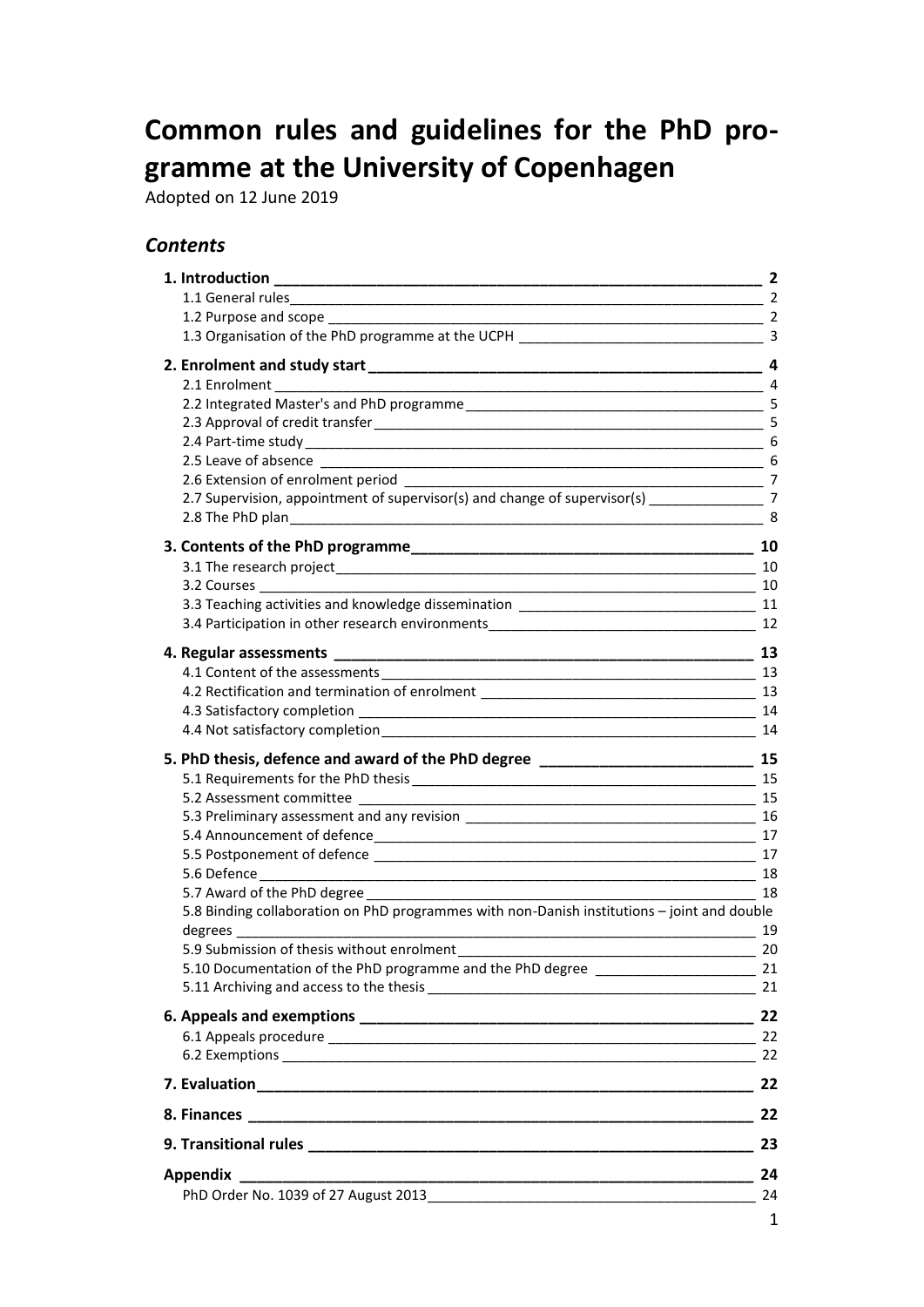# <span id="page-1-0"></span>*1. Introduction*

# <span id="page-1-1"></span>**1.1 General rules**

The legal basis for the PhD programme and the award of PhD degrees at the University of Copenhagen (the UCPH) is principally laid down in the Danish University Act ('Universitetsloven') (see Consolidated Act no. 172 of 27 February 2018) and the PhD Order no. 1039 of 27 August 2013 (the PhD Order is shown below, after these common UCPH rules and guidelines). Other Danish legislation etc. is applicable where relevant, e.g. the Danish Public Administration Act ('Forvaltningsloven'). Furthermore, reference is made to the Statutes for the UCPH, including Part 10 concerning the Head of each PhD School (for further information, see this link: [https://about.ku.dk/management/board/statutes/\)](https://bestyrelse.ku.dk/vedtaegt/).

These general rules and guidelines for the PhD programme at the UCPH lay down supplementary internal rules concerning admission, organisation of the programme, appointment of the principal supervisor and any additional supervisors, supervision of the PhD student as well as the writing, submission and defence of the PhD thesis (see Section 25 of the PhD Order below). The common rules and guidelines of the UCPH lay down the common standards for all PhD programmes at the UCPH, and constitute common minimum rules. Each faculty may lay down its own supplementary rules (see 1.3 below).

These rules and guidelines do not contain rules for conditions of employment, including part-time employment, leave of absence, PhD scholarships or salary etc. Please refer toto general employment rules and collective agreements, including the collective agreement for academics employed by the state.

# <span id="page-1-2"></span>**1.2 Purpose and scope**

The PhD programme is a research training programme that trains PhD students to conduct research at the highest international level, and to take responsibility for research, development and teaching tasks in the private and public sectors, for which deep knowledge of research is required. The main objective of the PhD programme is to allow students to conduct active research under supervision (see Section 1 (2) of the PhD Order).

The programme is prescribed to 180 ECTS credits, which corresponds to three years of full-time study (see Section 4 of the PhD Order). The three-year period is calculated from the date of enrolment up to and including the date of thesis submission. The assessment and defence process is not included in the three years.

The PhD programme in Denmark is described in the Danish Qualifications Framework for Higher Education:

Individuals who obtain a PhD degree:

**Knowledge** • Must possess knowledge at the highest international level within the research field.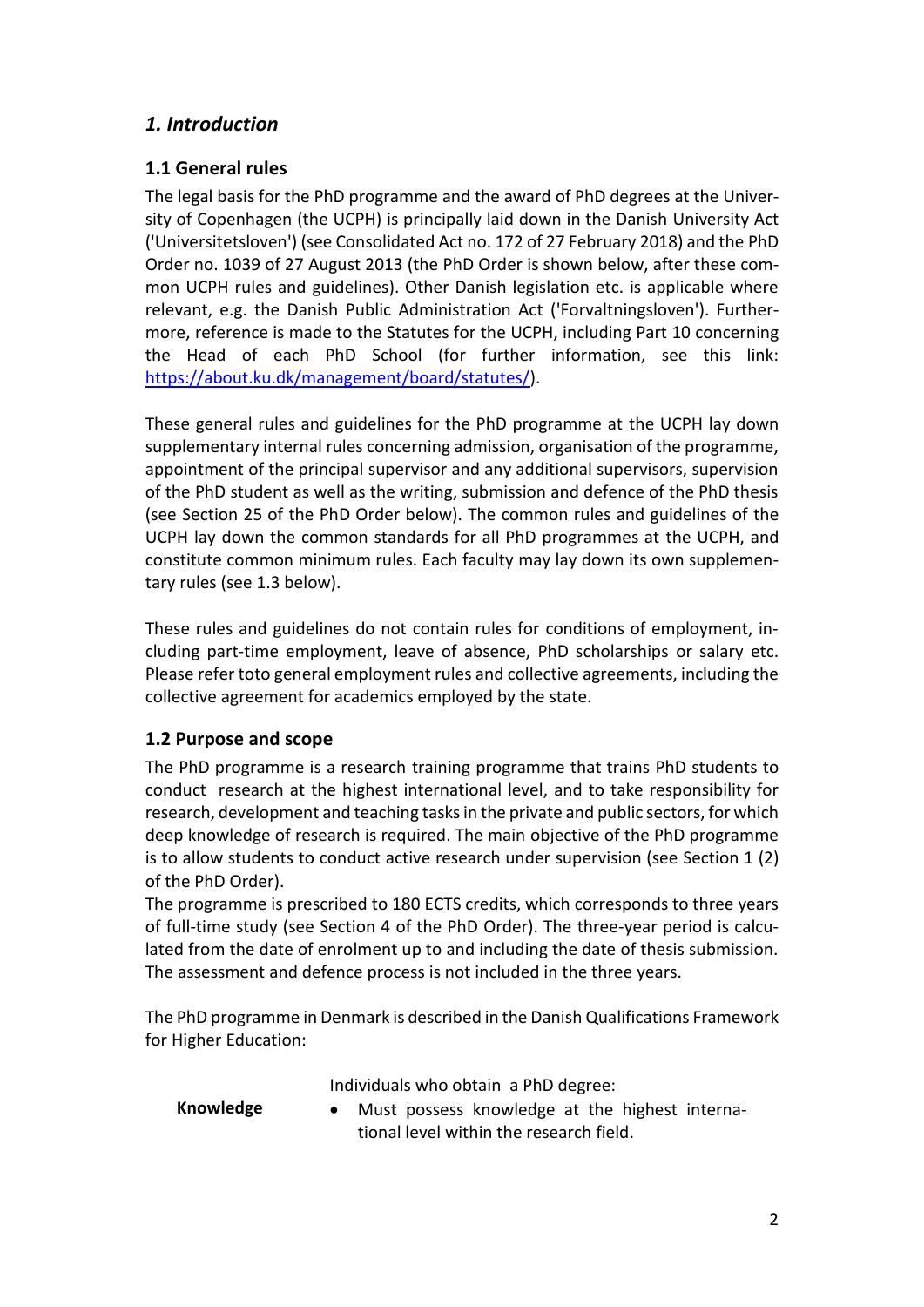|                    | Must have made a significant contribution to the<br>development of new knowledge and understanding<br>within the research field based on scientific studies.                                      |
|--------------------|---------------------------------------------------------------------------------------------------------------------------------------------------------------------------------------------------|
| <b>Skills</b>      | Must master the scientific methodologies and tools<br>as well as master other skills related to research and<br>development tasks within the field.                                               |
|                    | Must be able to analyse, evaluate and develop new<br>ideas, including designing and developing new tech-<br>niques and skills within the subject area.                                            |
|                    | Must be able to participate in international discus-<br>sions within the subject area and disseminate scien-<br>tific findings and progress to a broad audience.                                  |
| <b>Competences</b> | Must be able to plan and carry out research and de-<br>velopment tasks in complex and unpredictable con-<br>texts.                                                                                |
|                    | Must be able to independently initiate and partici-<br>pate in national and international collaboration on<br>research and development with scientific integrity.                                 |
|                    | Must be able to independently initiate research and<br>$\bullet$<br>development projects and, through these, generate<br>new knowledge and new skills which move the re-<br>search field forward. |

(The Danish Qualifications Framework for Higher Education: see [www.ufm.dk/en](http://www.ufm.dk/en)).

# <span id="page-2-0"></span>**1.3 Organisation of the PhD programme at the UCPH**

The PHD programme at the UCPH is assigned to the PhD Schools. Each PhD School is run by a Head of School who is responsible for the programme, and who is assisted by a PhD committee with equal representation of academic staff and PhD students (see Part 10 of the UCPH's Statutes). Each PhD School may run a range of local or inter-institutional research training programmes. Each PhD School may have its own supplementary rules. The common rules and guidelines of the UCPH should therefore be read in conjunction with any supplementary rules of the relevant PhD School. Further information about organisation, research training programmes, supplementary rules and guidelines as well as contacts is available on the faculties' websites (phd.ku.dk/english).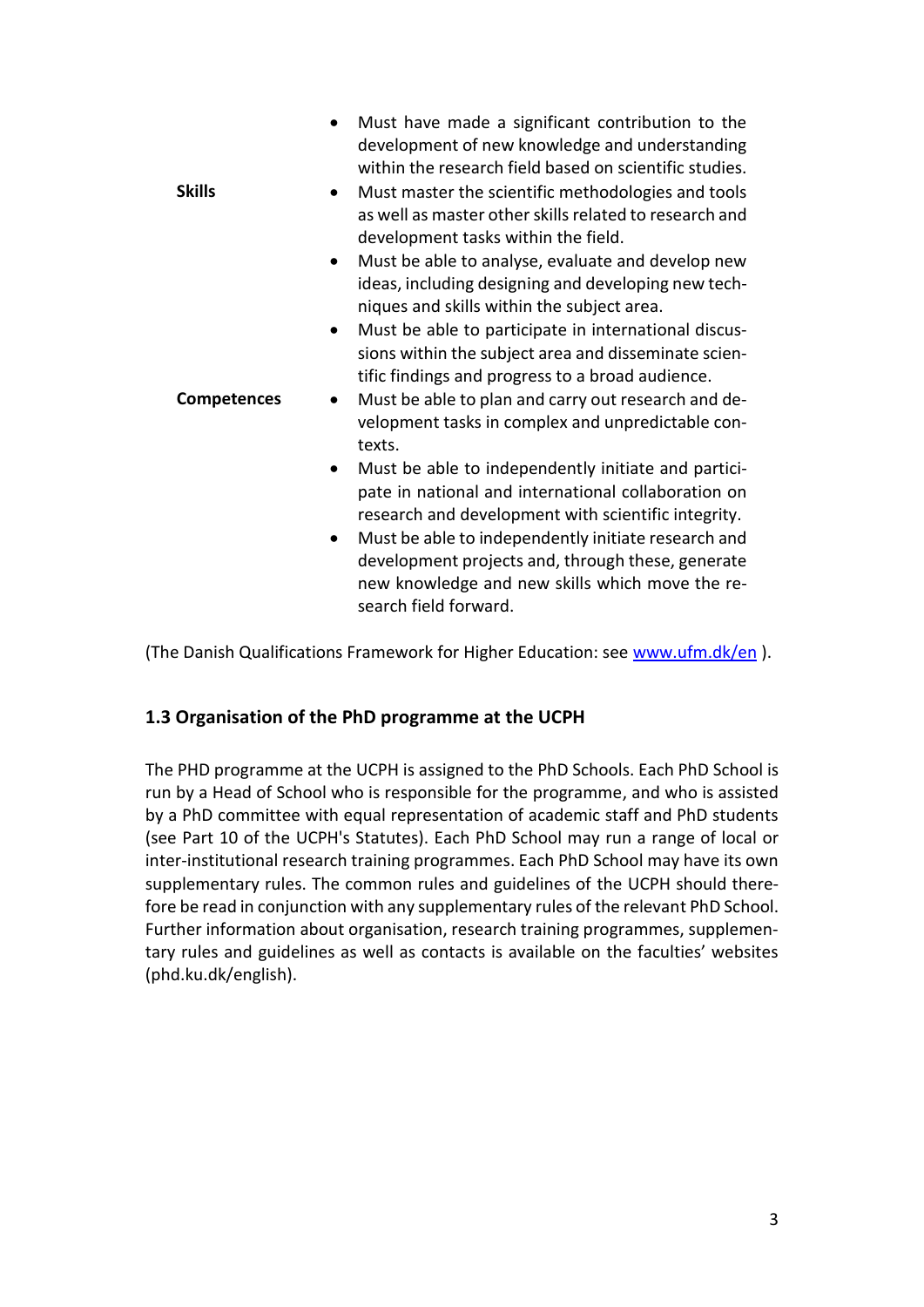# <span id="page-3-0"></span>*2. Enrolment and study start*

# <span id="page-3-1"></span>**2.1 Enrolment**

The UCPH offers PhD programmes in the subject areas in which the University conducts research and has the authority to decide who to admit (see Sections 2 and 6 of the PhD Order). In addition to the rules laid out in the present document, applications for enrolment are subject to each PhD School's own rules and procedures .

The admission and enrolment procedure can take the form of a separate process or a single process together with the procedure of employment as a PhD student at the UCPH.

As a minimum, all applications must include the following:

- A description of the planned research project and a preliminary PhD plan with information about a plan for supervision.
- The applicants curriculum vitae with, if relevant, a list of publications
- A copy of the relevant diploma (including, where possible, the number of ECTS)
- An account of the funding, including.

Each faculty can decide to stipulate additional requirements for the applications.

Non-Danish diplomas, excluding Norwegian, Swedish, German, French or English, must usually be accompanied by a certified official translation into Danish or English, and by an official description of the relevant grading scale, unless the faculty concerned has stipulated different requirements.

If the examination that qualifies the applicant for the PhD programme is from a non-Danish institution, the faculty can obtain an assessment from the Danish Agency for Science and Higher Education [\(www.ufm.dk/en/\)](file:///C:/Users/bcl437/AppData/Local/Microsoft/Windows/INetCache/Content.Outlook/7BAOU0ZE/www.ufm.dk/en/). If the application already contains an assessment from the Agency for Science and Higher Education, this assessment must be complied with in the evaluation of the applicant (see the Assessment of Foreign Qualifications Act). Each faculty is also entitled to set requirements for English language tests for applicants from abroad.

At the time of enrolment, the applicant must normally hold an academically relevant Master's degree or be able to document equivalent qualifications, e.g. degrees from a university abroad. Each faculty can decide whether it will allow enrolment in a PhD programme while the applicant concerned is still studying for a master's degree. See Section 2.2 below for the special rules that apply in this case.

Decisions on admission and enrolment are made by the relevant Head of the faculty's PhD School based on recommendations from the academic members of the PhD committee. Special emphasis is placed on:

- The applicant's documented academic qualifications
- The research project's suitability as a PhD project
- How the project fits into the faculty's academic profile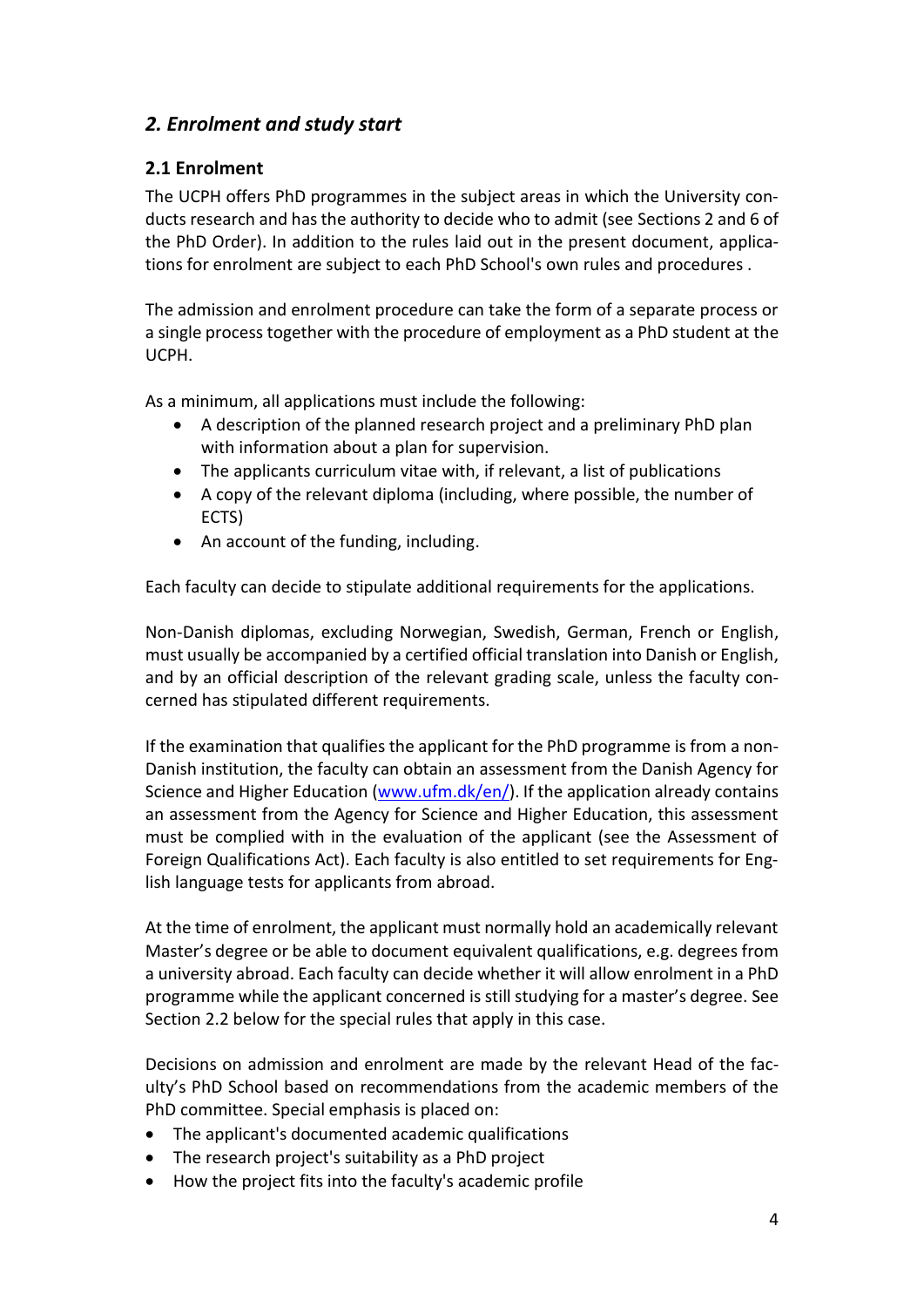Availability of the necessary academic and financial resources (this does not necessarily include the salary of the PhD student, as the terms and conditions of employment fall outside the scope of these rules).

The PhD student is enrolled at the PhD School of the faculty in question and is affiliated to the department where the principal supervisor is employed. If the faculty is not organised in departments, the PhD student is affiliated to the same section or research unit as the principal supervisor.

Under normal circumstances, a response to an enrolment application can be expected within six weeks of the PhD School receiving the application. If the applicant is also applying for a scholarship, time for assessing the scholarship application should also be factored in.

# <span id="page-4-0"></span>**2.2 Integrated Master's and PhD programme**

Some faculties allow students to start their PhD programme while they are still enrolled in their Master's degree programme. This is done by enrolment in one of the integrated master's/PhD programme (known as 'the flexible 4+4 or 3+5 programme'), which can be initiated after completion of a Bachelor's programme and before starting a Master's thesis. According to the PhD Order, such an integrated Master's and PhD programme must ensure that the overall education is of the same length and at the same level as other PhD programmes (see section 5 (2) of the PhD Order).

The integrated programme is divided into parts A and B. In part A, the Master's programme and one year of the PhD programme must be completed. In part B the last two years of the PhD programme must be completed. Part A cannot be completed until two years of the total enrolment period remain, which means that the duration of part B is two years.

If a PhD student withdraws from the integrated PhD programme before completion of the Master's programme, he or she must be given the opportunity to complete their Master's degree (see section 5 (3) of the PhD Order).

The PhD Schools may draw up furtherguidelines.

# <span id="page-4-1"></span>**2.3 Approval of credit transfer**

When applying for enrolment in the PhD programme, it is possible to apply for approval of well-documented, previously acquired competences (credit transfer) and have them incorporated into the PhD programme.

Applications for credit transfers are submitted to the relevant PhD School's PhD committee, which may draw up guidelines for the procedure.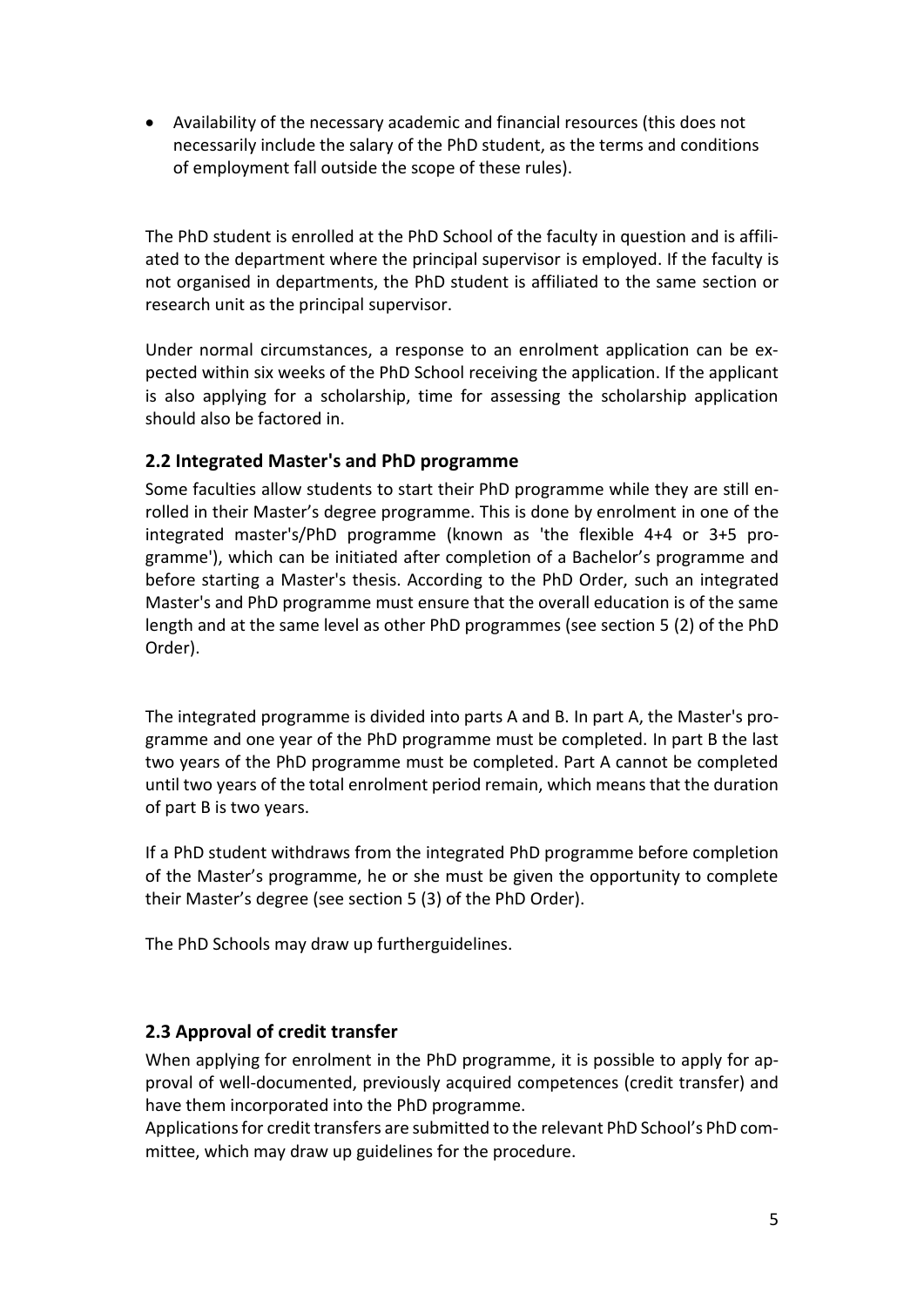### <span id="page-5-0"></span>**2.4 Part-time study**

A PhD programme is normally full-time and prescribed to three years of study (see section 4 of the PhD Order). In special circumstances, it may, however, be part-time. The PhD committee considers academic and study factors when deciding on applications to study part-time. Each faculty may draw up more detailed rules for parttime study, including transition from full-time to part-time during a PhD programme. However, the PhD programme must always account for at least 50% of working time, i.e. the prescribed period of part-time study cannot exceed six years (excluding any leave of absence). Requests for enrolment as a part-time student may be based on the nature of the research project as well as on personal matters.

Requests for part-time enrolment from PhD students employed at the UCPH must be approved by the PhD School.

Where relevant, decisions on part-time enrolment must be coordinated with employment at the UCPH.

The transition to part-time PhD enrolment involves adjustment and approval of relevant parts of the PhD plan (see 2.8 below).

The faculty may draw up more specific guidelines.

# <span id="page-5-1"></span>**2.5 Leave of absence**

In the event of statutory leave of absence, the PhD plan must be adjusted accordingly and then approved again.

At the UCPH, the following guidelines pertain to requests for non-statutory leave of absence:

- A leave of absence can be requested for both academic and personal reasons.
- The request must be submitted in writing, and must include the reason(s) for the request and a statement from the principal supervisor.
- The PhD committee considers the academic and study-related factors.
- A leave of absence is normally not granted for less than one month or more than 12 months in total, however this does not include any statutory leave of absence.
- In the event of leave of absence, the enrolment will be extended accordingly, and the PhD plan adjusted and submitted for approval. This means that the individual concerned is not allowed to play an active role in study-related activities during the leave and is not entitled to supervision, office space etc.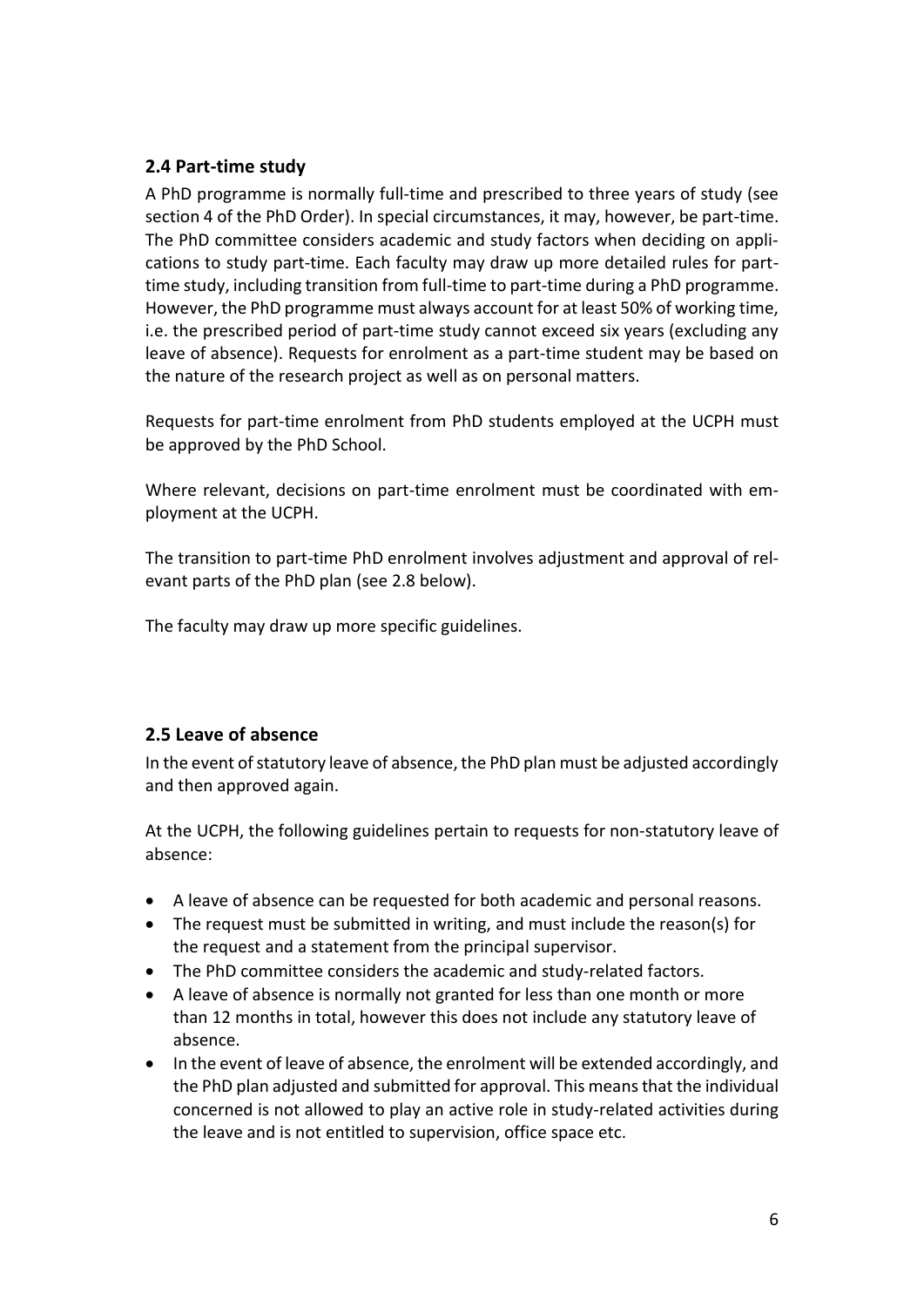- Subject to agreement by all parties, the PhD student may, however, participate in a planned PhD course that is deemed significant to his or her PhD programme, if that PhD course is not repeated at a later date during the enrolment.
- Requests for leave of absence from PhD students employed at the UCPH must be approved by the hiring manager in consultation with the Head of the PhD School. Where relevant, decisions on leave must be coordinated with employment at the UCPH.

The faculty may draw up more specific guidelines.

### <span id="page-6-0"></span>**2.6 Extension of enrolment period**

PhD students are usually enrolled in the PhD programme for a period of three years. PhD students whose PhD programme are delayed may submit a request for extension of the enrolment period to the PhD committee. The request must be submitted in writing, stating the reasons for the request and be supported by the principal supervisor. Any extension of the enrolment on the grounds of delay does not lead to a corresponding extension of employment.

The faculties define the limits for extensions to enrolment and to part-time enrolment for those PhD students whose PhD programme are extended beyond the normal study period.

### <span id="page-6-1"></span>**2.7 Supervision, appointment of supervisor(s) and change of supervisor(s)**

PhD programmes always include supervision. PhD students are entitled to supervision and are obliged to accept it.

Each PhD student has a principal supervisor for the entire duration of the PhD programme. The principal supervisor is in charge of that student's PhD programme, which is planned in consultation with the PhD student (see section 8 of the PhD Order). The principal supervisor's duties are described in this section and in section 2.8 below. Additional supervisors may be appointed during the PhD programme. They must possess qualifications in the relevant subject area(s) (see section 8(2) of the PhD Order).

The principal supervisor must have several years of active research experience and must be qualified at least at the level of associate professor or senior researcher. The principal supervisor must be a researcher in the relevant subject area, must work at the faculty in question and must be familiar with the PhD programme.

The relevant faculty's Head of the PhD School appoints the principal supervisor and any co-supervisors when the PhD student enrols in the PhD programme. The appointment is subject to the approval of the proposed principal supervisor's superior,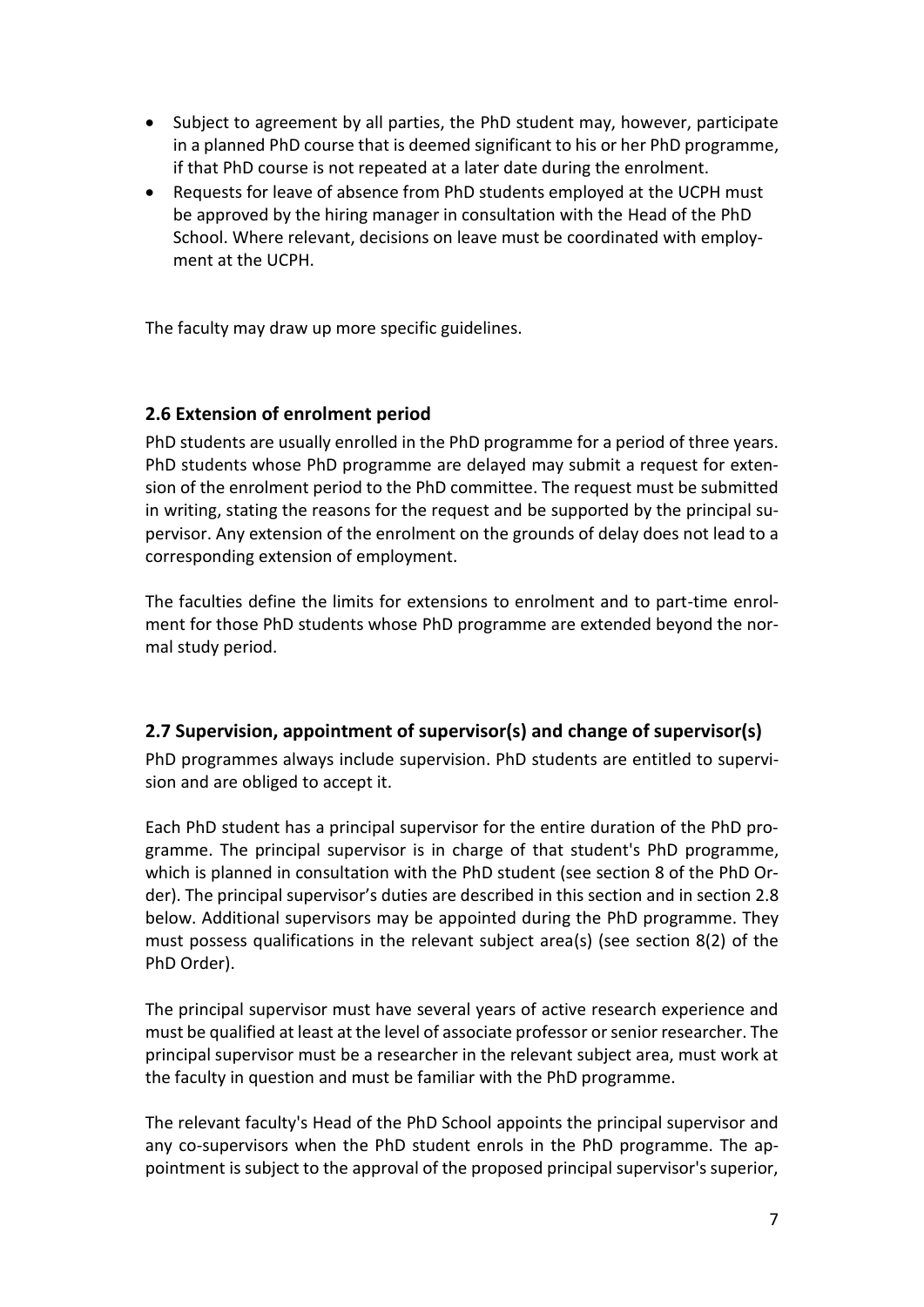typically the Head of Department. The PhD student is entitled to suggest potential supervisors, but the Head of the PhD School makes the final decision.

PhD students whose research is mainly conducted at an institution or company outside the University should also have a supervisor from the institution or company in question.

In addition to the principal supervisor, PhD students with scholarships from the Industrial PhD scheme (industrial PhD students) must also have supervisors at the company employing them. This supervisor is appointed by the Head of the PhD School in consultation with the company in question. The supervisor must be qualified in the relevant field of research (see section 27 of the PhD Order). Please also refer to the guidelines for the Industrial PhD programme at<https://innovationsfonden.dk/en>

The PhD student may apply for a change of supervisor(s) (i.e. principal or co-supervisor). Applications for changes must be in writing and state the reasons. The supervisor must be consulted. In special circumstances, the Head of the PhD School may change the principal supervisor without the PhD student requesting it. The Head of the PhD School will make the decision to change supervisor in conference with the relevant manager(s).

# <span id="page-7-0"></span>**2.8 The PhD plan**

All PhD students at the UCPH must have an approved PhD plan within three months of the start of their PhD programme. This also applies to PhD students who start on their PhD programme while still studying for their Master's degree.

As a minimum, the PhD plan must contain the following (see section 9 of the PhD Order):

- 1. A time schedule.
- 2. An agreement on the type of supervision provided.
- 3. A plan for the PhD project.
- 4. A plan for PhD courses, etc.
- 5. A plan for participation in active research environments.
- 6. A plan for teaching activities or other types of knowledge dissemination.
- 7. Any agreements about intellectual property rights.
- 8. A funding plan (budget).

The agreement on the type and scope of supervision must take into account the mutual expectations of the student and the supervisor(s).

If the project involves external partners outside of the UCPH, a written agreement about financial aspects, intellectual property rights and publication must also be drawn up at the time of enrolment. The agreement must be submitted for approval by the faculty.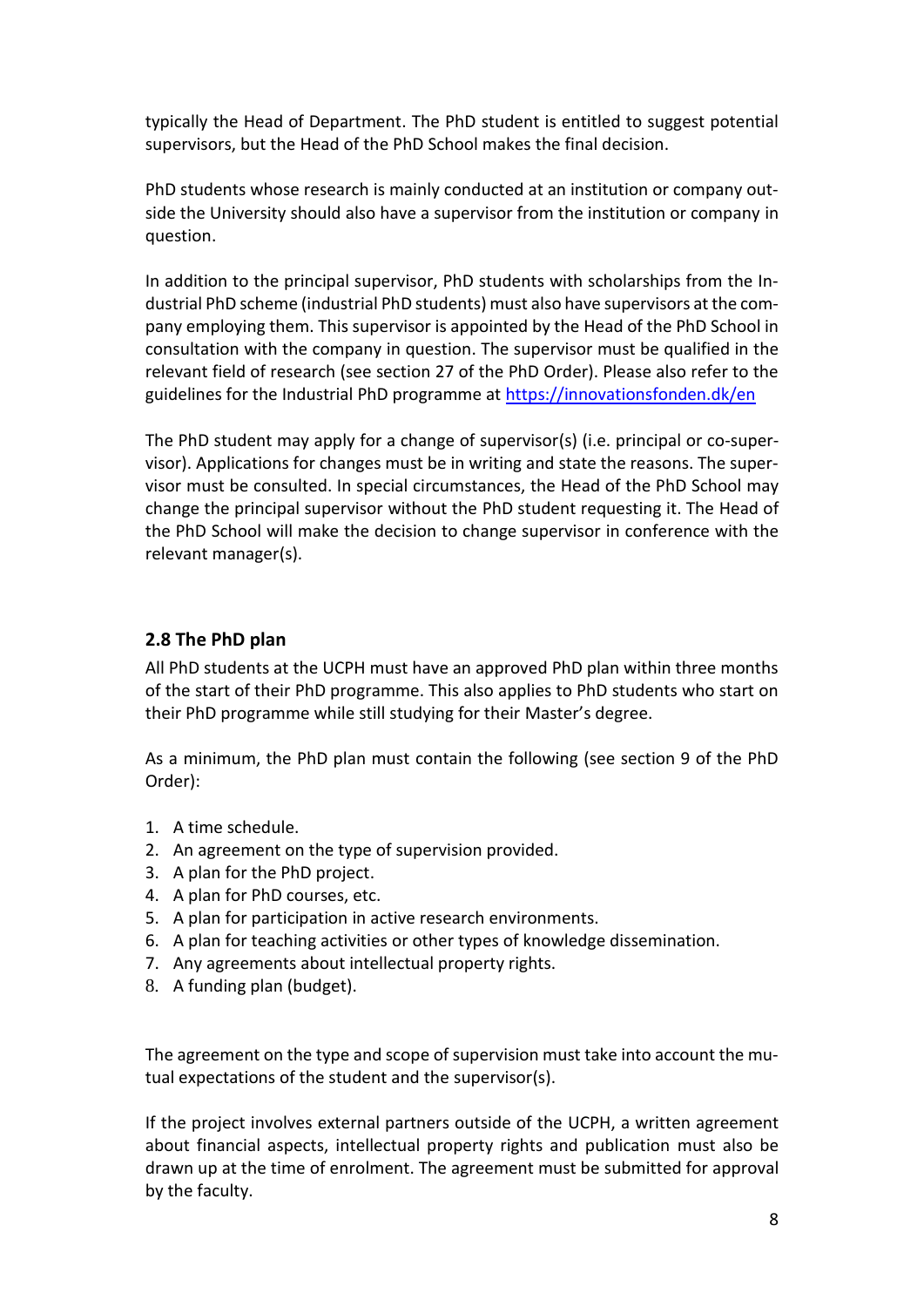The principal supervisor is responsible for drawing up the PhD plan and making sure it is kept up to date. The plan must be in writing and approved by the principal supervisor and the PhD student as well as the Head of the PhD School. The plan acts as a project management tool, and should be detailed enough to form the basis for the regular assessments. The plan is a dynamic document and must be updated continuously as events warrant, e.g. in the event of major changes to the project, changes to time spent at other research environments/institutions, leave of absence etc. Major changes to the PhD plan must be submitted for approval by the Head of the PhD School.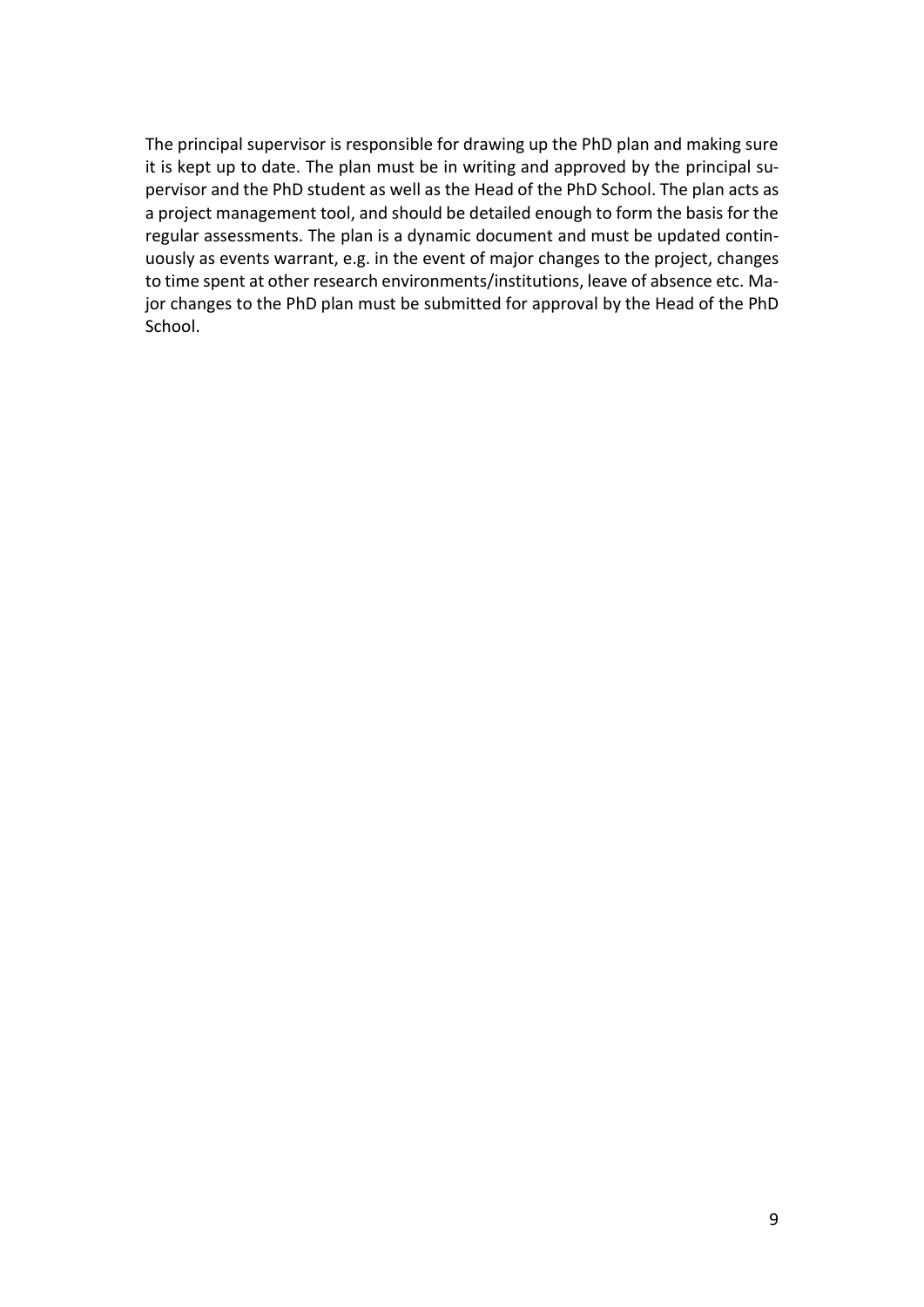# <span id="page-9-0"></span>*3. Contents of the PhD programme*

In the PhD programme, the student must (see section 7 of the PhD Order):

- 1. Carry out independent research under supervision (the PhD project).
- 2. Complete PhD courses or other similar programme elements totalling approx. 30 ECTS credits.
- 3. Participate in active research environments, including stays at other institutions (mainly abroad), private research companies, etc.
- 4. Gain experience of teaching activities or other form of knowledge dissemination related to the PhD student's PhD project.
- <span id="page-9-1"></span>5. Write a PhD thesis on the basis of the PhD project.

# **3.1 The research project**

The research project constitutes the core of the PhD programme, and serves as the basis for the PhD thesis. It may be part of an independent project or a part of a larger research project. If it is part of a larger project, the PhD student's contribution to the overall project must be clearly defined and structured in a way that complies with the purpose(s) of the PhD programme, including its scope, scientific/academic content and independent nature.

# <span id="page-9-2"></span>**3.2 Courses**

As mentioned in section 3 above, PhD students must complete coursework or other similar programme elements totalling approx. 30 ECTS credits, which corresponds to six months of study.

All PhD students at the UCPH are required to pass a PhD course in the responsible conduct of research as part of their PhD programme.

The PhD Schools announce its PhD courses on their faculty websites. PhD courses must be approved by the PhD committee, see Section 16b (2), item 3 of the University Act. These PhD courses may be of a specific academic nature or of a general, research-relevant nature, e.g. writing articles in English, research ethics or patenting. As mentioned in 3.3 below, the UCPH is obliged to offer all PhD students a course in knowledge dissemination (see section 8 (3) of the PhD Order).

Pending successful completion of these PhD courses, the PhD student is entitled to a certificate of completion which describes the scope of the completed PhD course and which certifies that the PhD student has completed the courses successfully.

PhD courses run by other providers in Denmark and abroad can also make up part of the PhD programme. PhD students must obtain the principal supervisor's approval before registering for and taking part in these external PhD courses. External PhD courses must comply with the requirements set by the PhD committee of the PhD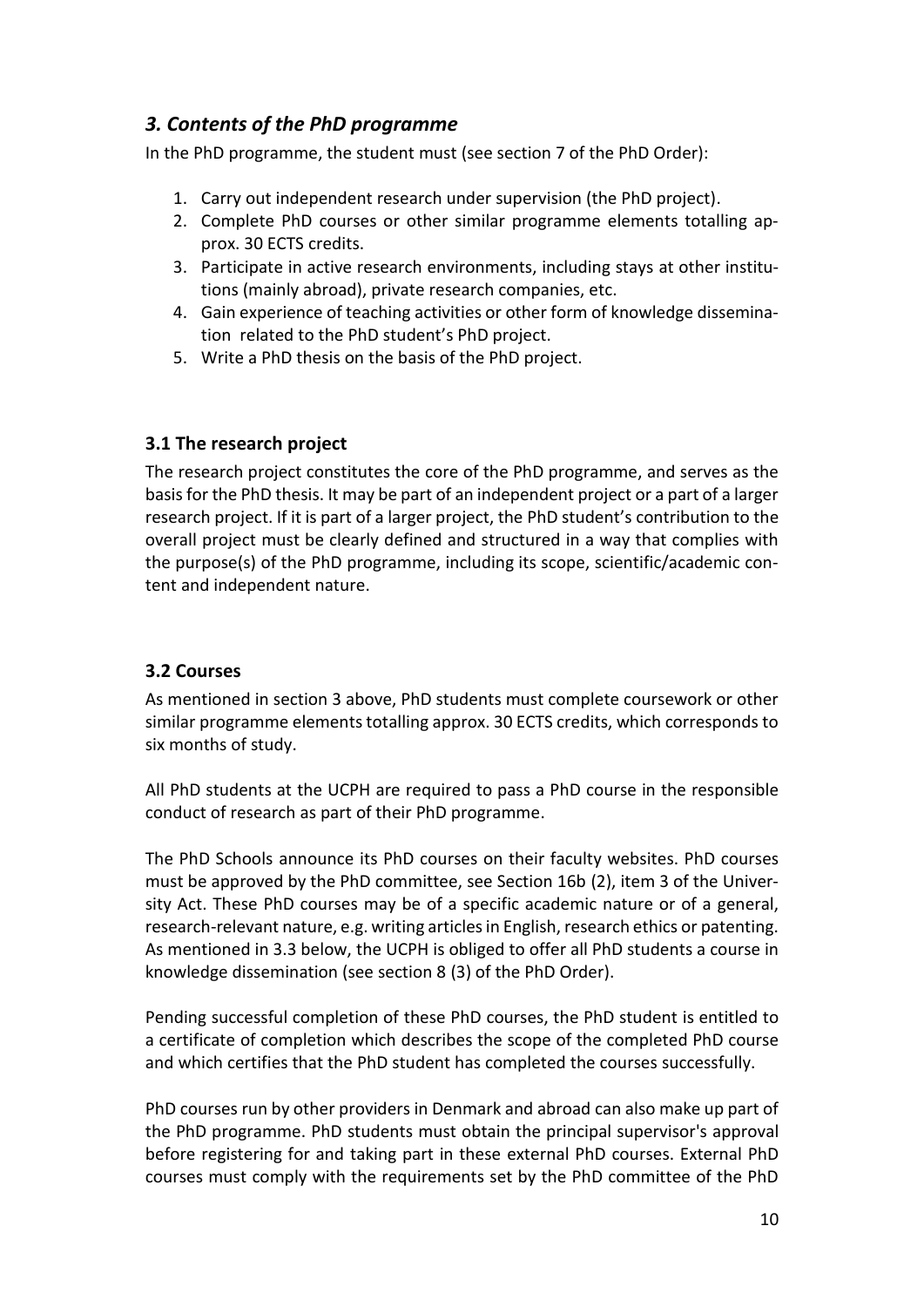School. The faculty may draw up guidelines for participation in PhD courses offered by course providers other than the UCPH.

Where relevant, the individual faculty draws up guidelinesfor the composition of the entire PhD coursework.

# <span id="page-10-0"></span>**3.3 Teaching activities and knowledge dissemination**

As part of the PhD programme, all PhD students must acquire experience of teaching and other types of knowledge dissemination related to the PhD student's PhD project (see section 7 (2), fourth sentence of the PhD Order).

The scope of the requirement for experience of teaching activities or other forms of knowledge dissemination is not specified in the PhD Order, and can be part of the University's obligation to offer PhD students work to the extent of 840 working hours for the hiring institution (see Agreement covering academics in the state sector, appendix 5, protocol on PhD students, section 7 (2)), which is often carried out asteaching activities.

According to the protocol on PhD students, the hiring authority is obliged to offer the PhD student work to the extent of 840 working hours for the hiring institution when employed full-time for three years. The hiring authority is obliged to pay the PhD student a full salary, even if the hiring authority does not utilise the 840 working hours. The PhD student may, by agreement with the University, choose to reduce part of the 840 working hours or decline the offer against a corresponding salary reduction.

For employment for less than the standard three years, the 840 working hours will be reduced proportionately. The 840 working hours may not be used for administrative tasks, but may be used for tasks within communication, teaching, research, library work, committee work or other academic tasks that can reduce the workload of the other academic staff members.

The UCPH can offer non-employed PhD students an hourly wage for teaching assignments, assistance with research projects, dissemination and other work that can reduce the workload of the other academic staff members, see appendix 5c of the Agreement for academics, 'Agreement on remuneration of PhD students in connection with the PhD programme'. There is no upper limit on the number of working hours in such positions.

The University may not encourage PhD students to work without compensation or to work more than the 840 hours for any part of the UCPH institutions. In addition, the work tasks performed by the PhD students in order to comply with the 840 working hours requirement must be planned as far ahead as possible jointly by the supervisor, the PhD student, the Head of Department and, if relevant, the Head of Studies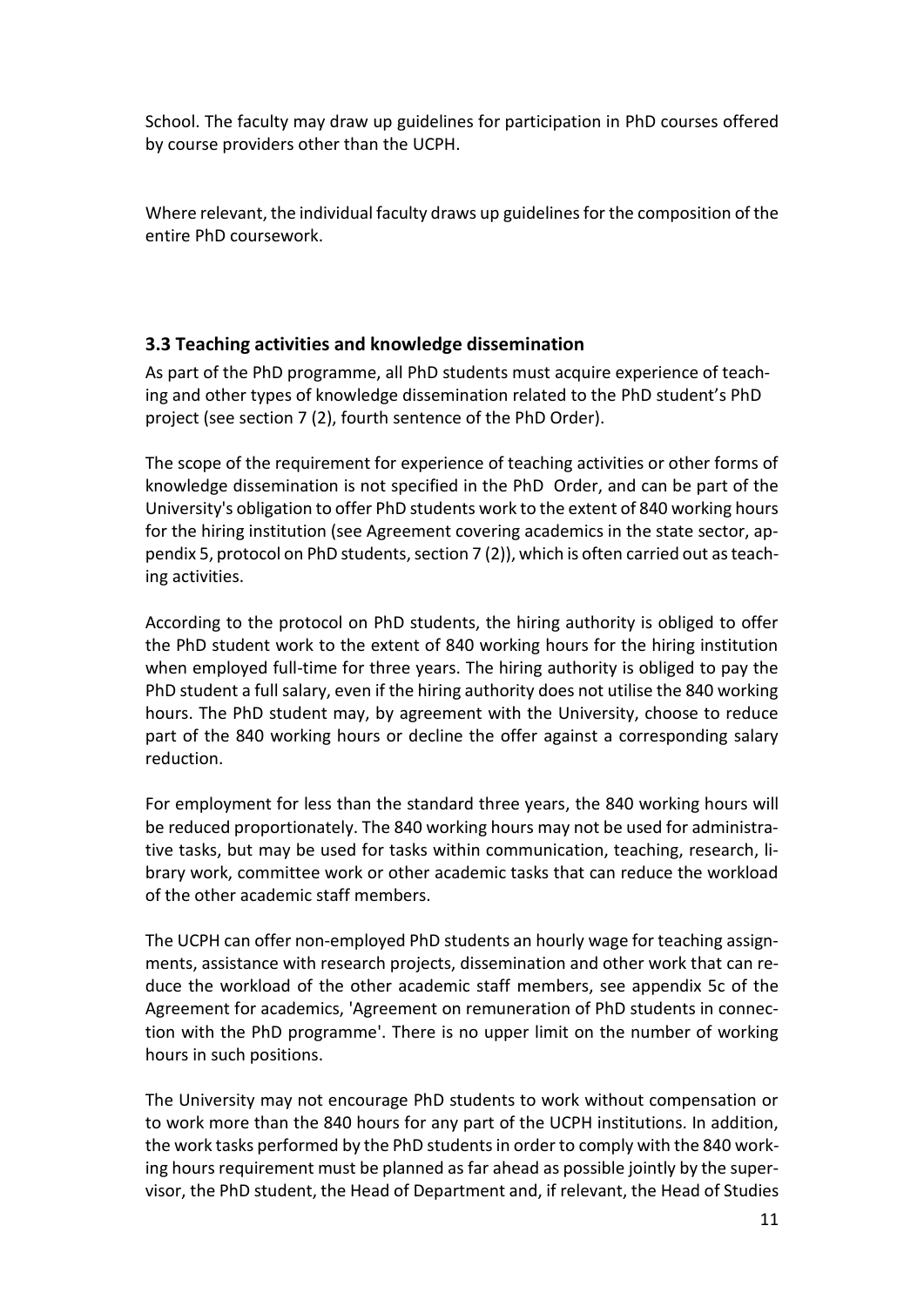of the programme in question. Finally, the PhD student's 840 working hours must to the greatest possible extent be compatible with the work on their PhD project, so that the subject matter of the 840 working hours is relevant to, or falls naturally within, the PhD student's field of research.

PhD students' teaching activities will often account for the 840 working hours (cf. Agreement for academics in the state sector, appendix 5, protocol on PhD students)through which they acquired teaching experience but the teaching and knowledge dissemination requirements in the PhD Order apply to all PhD students and should, in terms of scope, only account for a limited proportion of the full PhD programme content. In other words, a distinction is made between the 840 working hours and experience gained from teaching activities, even though the two can be combined if teaching is part of the 840 working hours.

### <span id="page-11-0"></span>**3.4 Participation in other research environments**

PhD students must participate in other or several other active research environments, including during stays at research institutions abroad, private research companies et al. (see section 7 (2) of the PhD Order). The PhD Order does not specify the scope of this activity. The requirement can be met in many ways and adapted to suit the nature of the PhD project. The principal supervisor has a special responsibility to ensure that the PhD student has the opportunity to establish contact with researchers outside the UCPH, and preferably abroad.

Stays at other research institutions or private research companies must be organised in such a way that PhD students are able to continue with their research work, knowledge dissemination etc. during the stay. Activities at another research institution or private research company must usually be approved in advance by the principal supervisor (see 3.2 above).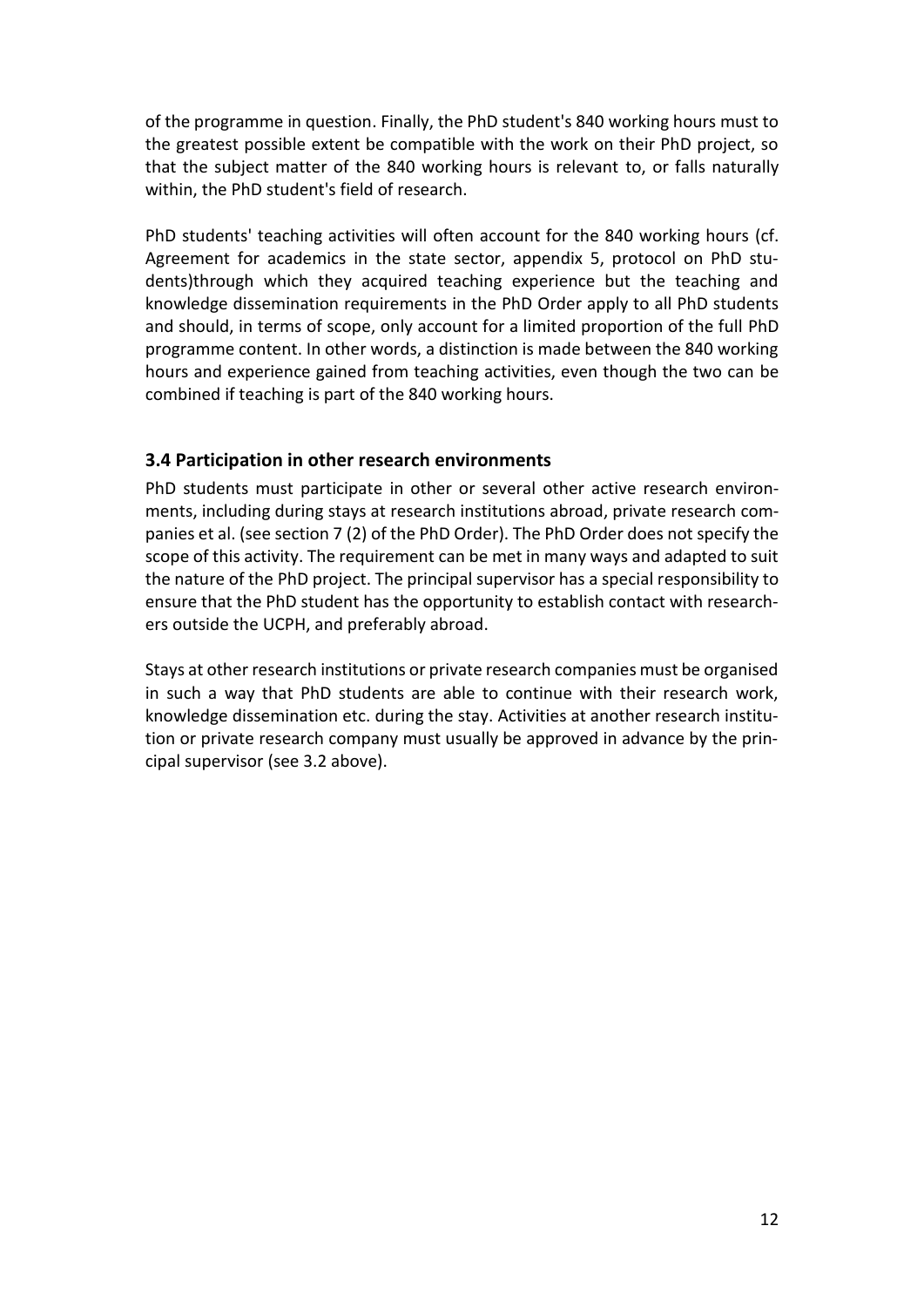# <span id="page-12-0"></span>*4. Regular assessments*

The PhD School is required to conduct regular assessments of whether the PhD student is following the PhD plan (see section 10 of the PhD Order). A minimum of three rounds of assessments must be conducted in the course of a three-year PhD programme. The regular assessments should be conducted at specific times during the programme:

**Thee-year programmes:** At 26, 14 and 6 months remaining

For the integrated programmes: **Four-year programmes:** At 38, 26, 14 and 6 months remaining **Five-year programmes:** At 50, 38, 26, 14 and 6 month remaining

### <span id="page-12-1"></span>**4.1 Content of the assessments**

On the basis of the regular assessments, the PhD School will assess whether the PhD student is following the PhD plan. The assessment is based on a written report from the principal supervisor, who either confirms that the PhD student is following the plan, or accounts for any adjustments needed. Prior to writing the report, the principal supervisor must consult the PhD student to discuss his or her progress.

If the principal supervisor finds that the PhD programme is not progressing in accordance with the PhD plan, the written report must describe the deviations from the overall plan. The principal supervisor must account for the deviations in a way that allows the PhD student to address each point of criticism specifically. This is called a negative assessment. The assessment must take full account of any documented illness, maternity/paternity leave or other approved leaves of absence.

If a negative assessment is submitted, the PhD student must be allowed at least two weeks to submit their comments to the written report .

<span id="page-12-2"></span>Each faculty may draw up more detailed guidelines for this.

# **4.2 Rectification and termination of enrolment**

Negative assessments must be submitted to the Head of the PhD School together with the PhD student's response. If the Head of the PhD School finds that the PhD student has not adhered to the (adjusted) PhD plan, , the PhD student must be informed in writing and given three months to redress the situation (i.e. to produce a rectification plan).

The rectification plan must clearly stipulate what the PhD student is to accomplish during the three-month rectification period. The three-month period does not trigger an extension to the PhD programme, and the PhD student is only entitled to one such period during a PhD programme in total (see section 10 (2) of the PhD Order).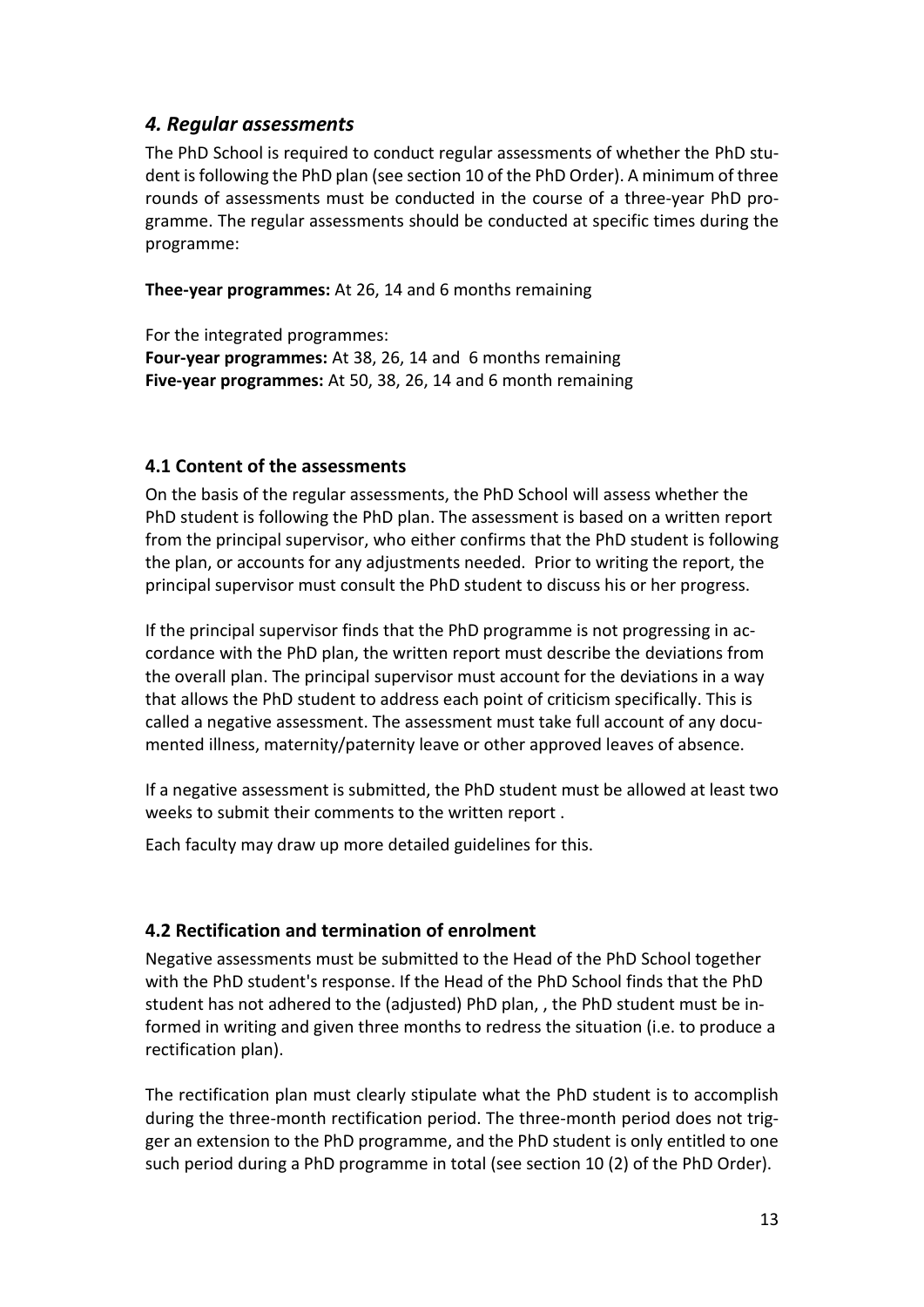At the earliest opportunity after the rectification period, the Head of the PhD School will conduct a new assessment based on a new report from the principal supervisor. The PhD student must be allowed two weeks to respond to the principal supervisor's report. If the assessment is still negative, the PhD student's enrolment in the PhD programme will be terminated (see section 10 (3) and (4) of the PhD Order). The PhD student has two weeks from the day he or she is informed of the decision by the Head of the PhD School to appeal against it to the Dean.

If enrolment is terminated, employment as a PhD student is also automatically terminated without notice. The faculty will inform the HR department, which terminates the employment.

The faculty will also inform any other employer(s) that the PhD student is no longer enrolled in the PhD programme (see section 10 (4) of the PhD Order).

### <span id="page-13-0"></span>**4.3 Satisfactory completion**

The final assessment of the PhD student's PhD programme will be submitted when the PhD student submits the PhD thesis. The principal supervisor must submit a report about the entire PhD programme no later than one week after thesis submission. The report must be accompanied by a full list of the individual programme elements, including teaching and knowledge dissemination, affiliation with other research environments, participation in courses, including specification of ECTS credits etc. The report is drawn up in collaboration with any additional supervisors.

A PhD thesis can only be submitted for assessment if the Head of the PhD School deems that the overall PhD programme has been completed satisfactorily (see section 15 of the PhD Order).

### <span id="page-13-1"></span>**4.4 Failing satisfactory completion**

If the principal supervisor states in the report that the PhD programme was not satisfactorily completed, the PhD student has two weeks to submit a written response (see section 14 (2) of the PhD Order). On the basis of the principal supervisor's report, any comments by the PhD student and the regular assessments, the Head of the PhD School assesses whether the PhD programme has been completed satisfactorily. If the assessment is that the PhD programme was not completed satisfactorily, the PhD student is granted up to three months to rectify the situation (see 4.2 above).

The PhD student has two weeks from the day he or she is informed of the decision by the Head of the PhD School in which to appeal against it to the Dean. If the PhD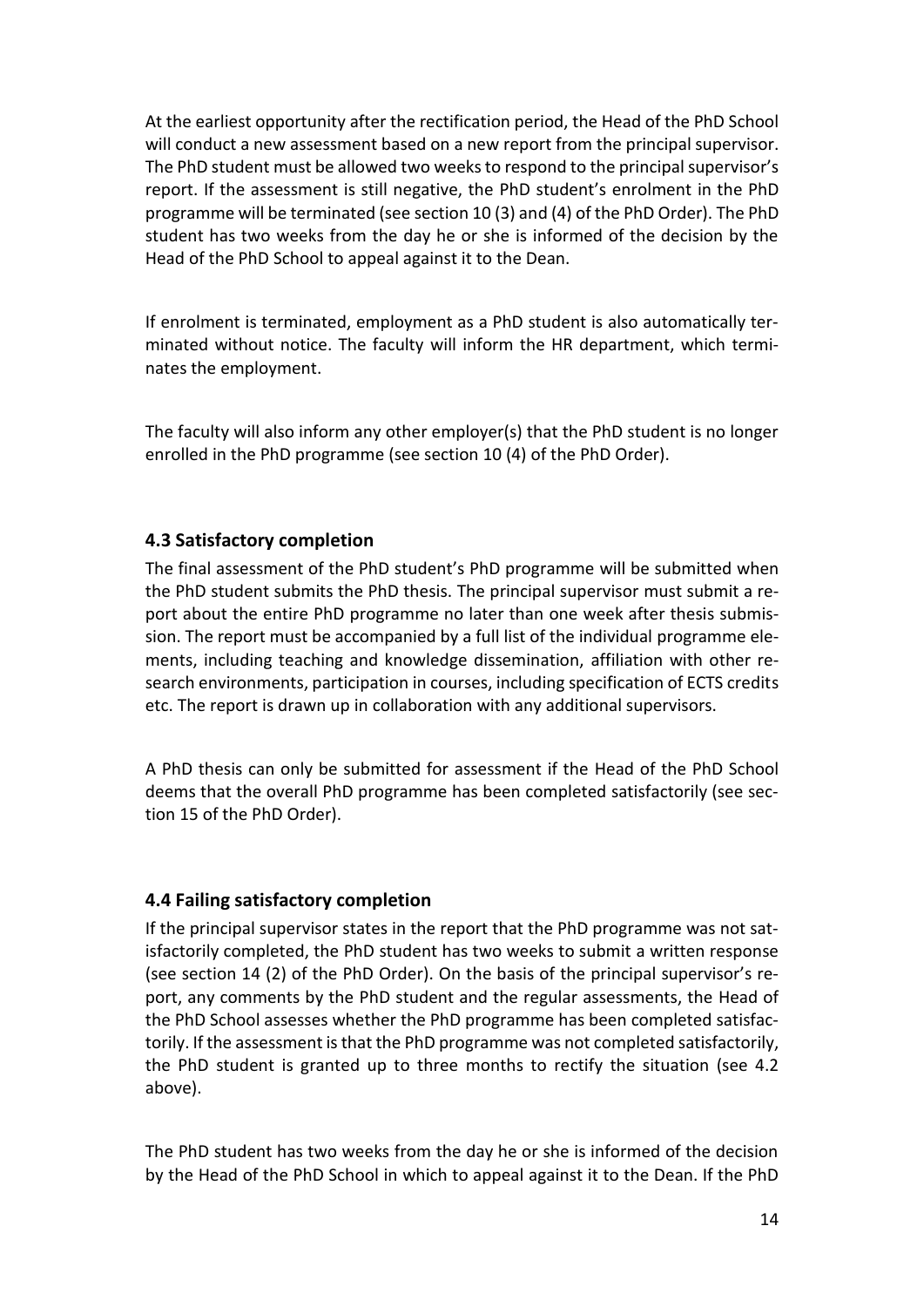student agrees to the offer of recovery, enrolment in the PhD programme is extended accordingly. A new assessment will then be made.

Employment as a PhD student cannot be extended.

<span id="page-14-0"></span>If the PhD programme has not been completed satisfactorily, the PhD student's enrolment is terminated.

# *5. PhD thesis, defence and award of the PhD degree*

### <span id="page-14-1"></span>**5.1 Requirements for the PhD thesis**

At the end of the PhD programme, a PhD thesis must be submitted. The PhD thesis is submitted in an electronic version for use in the assessment and in a number of printed copies if required by the faculty.

Upon submission of the PhD thesis, the author is given a receipt documenting that the PhD thesis has been submitted for assessment. A PhD thesis cannot be jointly submitted for assessment by two or more authors. The PhD thesis must contain an abstract in both Danish and English (see section 12 (3) of the PhD Order). If the PhD thesis includes articles or draft articles written in collaboration with others, written declarations from the first author and the co-authors must be attached stating the contribution made by the author of the PhD thesis to the work (see section 12 of the PhD Order).

The front page of the PhD thesis must state that it has been submitted to the UCPH and the name of the faculty to which it is submitted. The UCPH's front page for PhD theses may be used for the PhD thesis.

The PhD student's enrolment at the UCPH ends when the thesis is submitted (see section 13 of the PhD Order). However, the principal supervisor and the department are expected to assist the PhD student in the period up until the defence. Employment as a PhD student terminates automatically when the PhD thesis is submitted.

Further requirements for the PhD thesis and for its submission are stipulated by the faculty.

### <span id="page-14-2"></span>**5.2 Assessment committee**

The PhD thesis and the defence are assessed by an assessment committee. A threemember assessment committee is appointed no later than at the time of submission of the PhD thesis (see section 16 of the PhD Order). The members must be qualified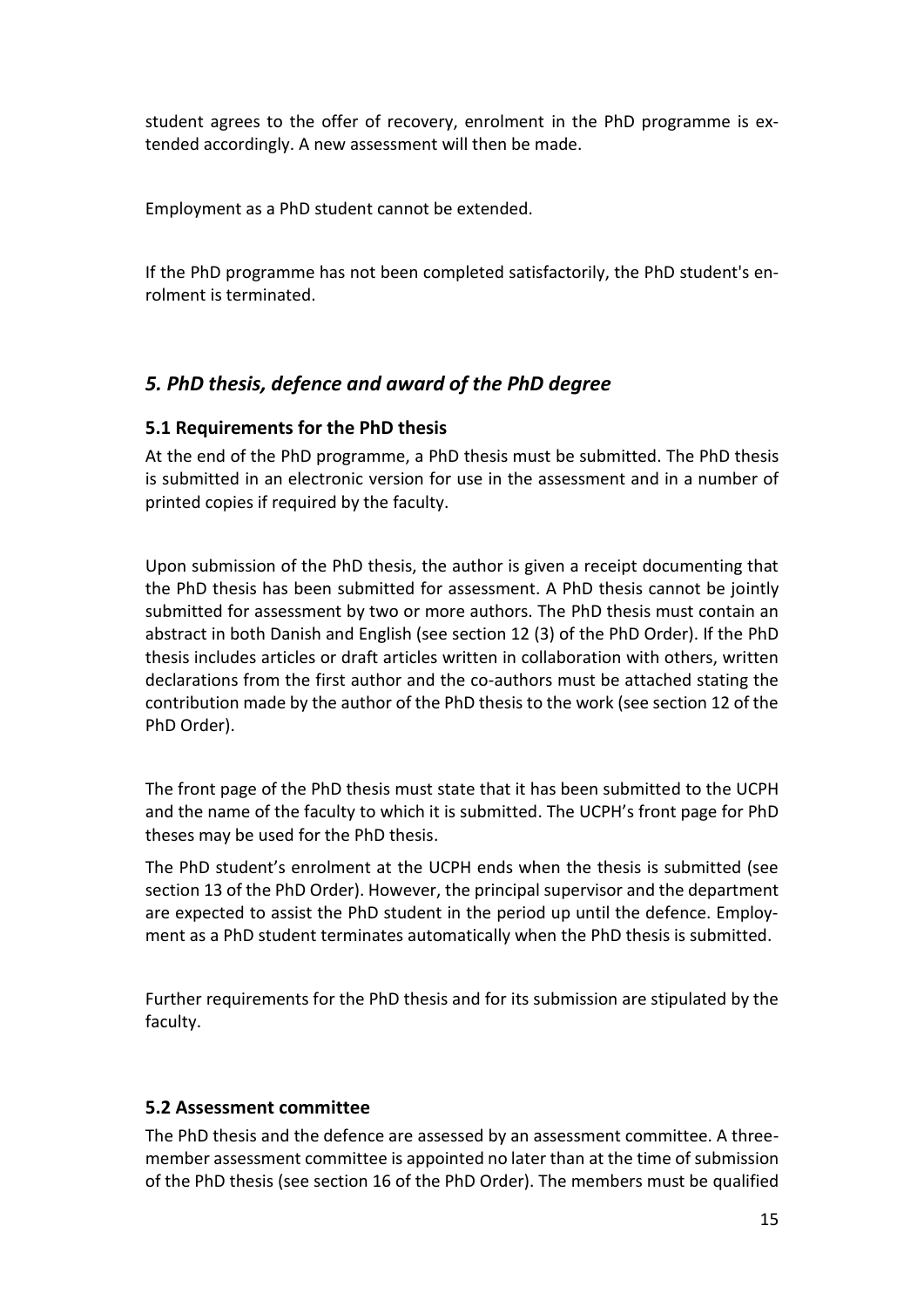at associate professor or senior researcher level or higher in the relevant subject area. Two of the members must be external researchers, i.e. not employed at the UCPH. At least one of the members must be from outside Denmark, unless this is not practicable for the subject in question (see section 16 (2) of the PhD Order). The third member is usually from the faculty concerned and is appointed by the faculty to chair the assessment committee. Every effort should be made to ensure that both genders are represented on the assessment committee. Co-authors of articles included in the PhD thesis are not eligible to be members of the assessment committee. Similarly, the general rules that apply to conflicts of interest must also be upheld (see part 2, sections 3-6 of the Danish Public Administration Act).

The PhD student's supervisors may not be members of the assessment committee, but the principal supervisor will be appointed as an adviser to the assessment committee without voting rights (see section 16 (2) of the PhD order). In this capacity, the principal supervisor must answer questions about the PhD programme and the academic progression in the PhD student's research project. The principal supervisor may be invited to any meetings held by the assessment committee for this purpose. The principal supervisor cannot act as secretary to the committee.

For PhD students with scholarships from the Industrial PhD scheme (industrial PhD students), at least one of the members of the assessment committee must have research experience relevant to the company concerned and in the relevant field of study (see section 27 of the PhD Order), but is not allowed to be employed by the same company as the PhD student.

When proposals for the composition of the assessment committee have been submitted to the PhD School, the PhD committee nominates the composition of the assessment committee to the Dean (see section 16b (2) item 2 of the Danish University Act) (at the UCPH this authority is delegated from the Rector to the Dean). The author is notified as soon as the composition of the assessment committee has been approved. The author has one week to raise any objections to the composition of the assessment committee. Additional guidelinesfor the appointment of assessment committees are set by the individual faculty.

### <span id="page-15-0"></span>**5.3 Preliminary assessment and any revision**

The assessment committee has two months after submission of the PhD thesis to make its recommendation to the faculty about whether the PhD thesis fulfils the requirements for the award of the PhD degree. The committee must present their arguments for the recommendation, and, in the event of disagreement, the majority will prevail. A copy of the recommendation must be sent to the author. If the recommendation is favourable, the defence of the thesis can take place (see section 18 of the PhD Order).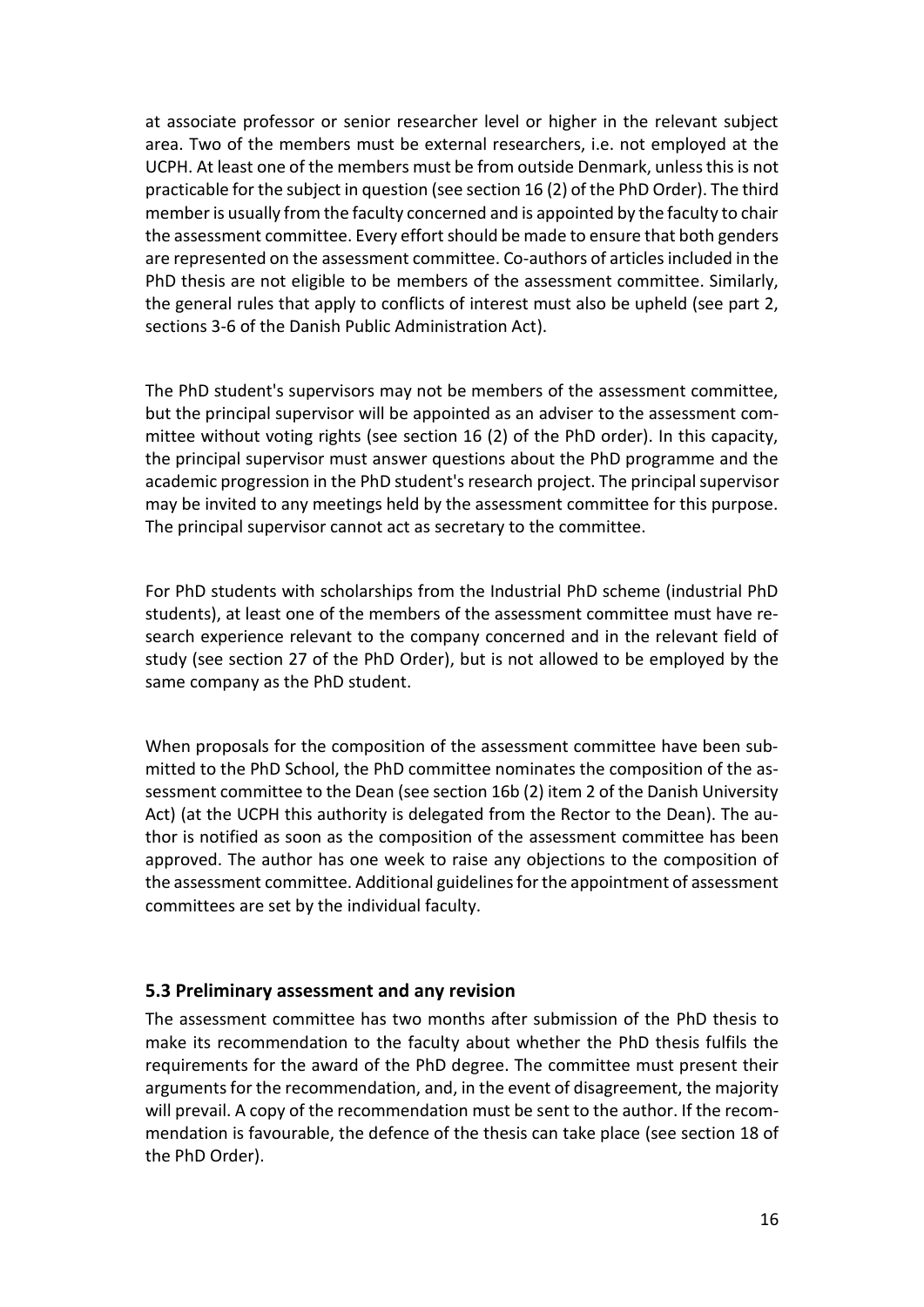If the assessment is that the PhD thesis is not suited for defence, the assessment committee must state whether a revised version may be submitted and, if so, set a deadline for resubmission (see section 18 (3) of the PhD Order). A recommendation stating that the PhD thesis is not suited for defence must be clearly justified.

If the recommendation is 'not suited for defence', the author and principal supervisor, which are consulted separately, have two weeks to submit their comments.

If the recommendation of the assessment committee is that the PhD thesis is 'not suited for defence', the Head of the PhD School has to make one of the following decisions based on the assessment committee's recommendation and the comments made by the author and the principal supervisor (see section 18 (4), items 1- 3 of the PhD Order):

- 1. The defence does not take place.
- 2. The PhD thesis may be resubmitted in revised form within a minimum of three months. Except in special circumstances, a resubmitted thesis will be assessed by the same committee as the original submission.
- 3. The PhD thesis is assessed by a new assessment committee.

<span id="page-16-0"></span>The author may appeal the decision made by the Head of the PhD School, see section 6.1 of the Complaints Guide.

### **5.4 Announcement of defence**

All PhD defences at the UCPH are public, and are usually announced on the faculties' websites. The author assists with the necessary material for announcing the defence.

<span id="page-16-1"></span>The faculty may draw up additional guidelines for announcing defences.

### **5.5 Postponement of defence**

The defence takes place no earlier than two weeks after the assessment committee's submission of its preliminary recommendation and no later than three months after the submission of the PhD thesis (see section 20 (2) of the PhD order). However, in special circumstances, the Head of the PhD School may postpone the defence. Postponement of the defence is subject to an agreement between the author and the faculty, where a new date and time is set (see section 20 (3) of the PhD Order).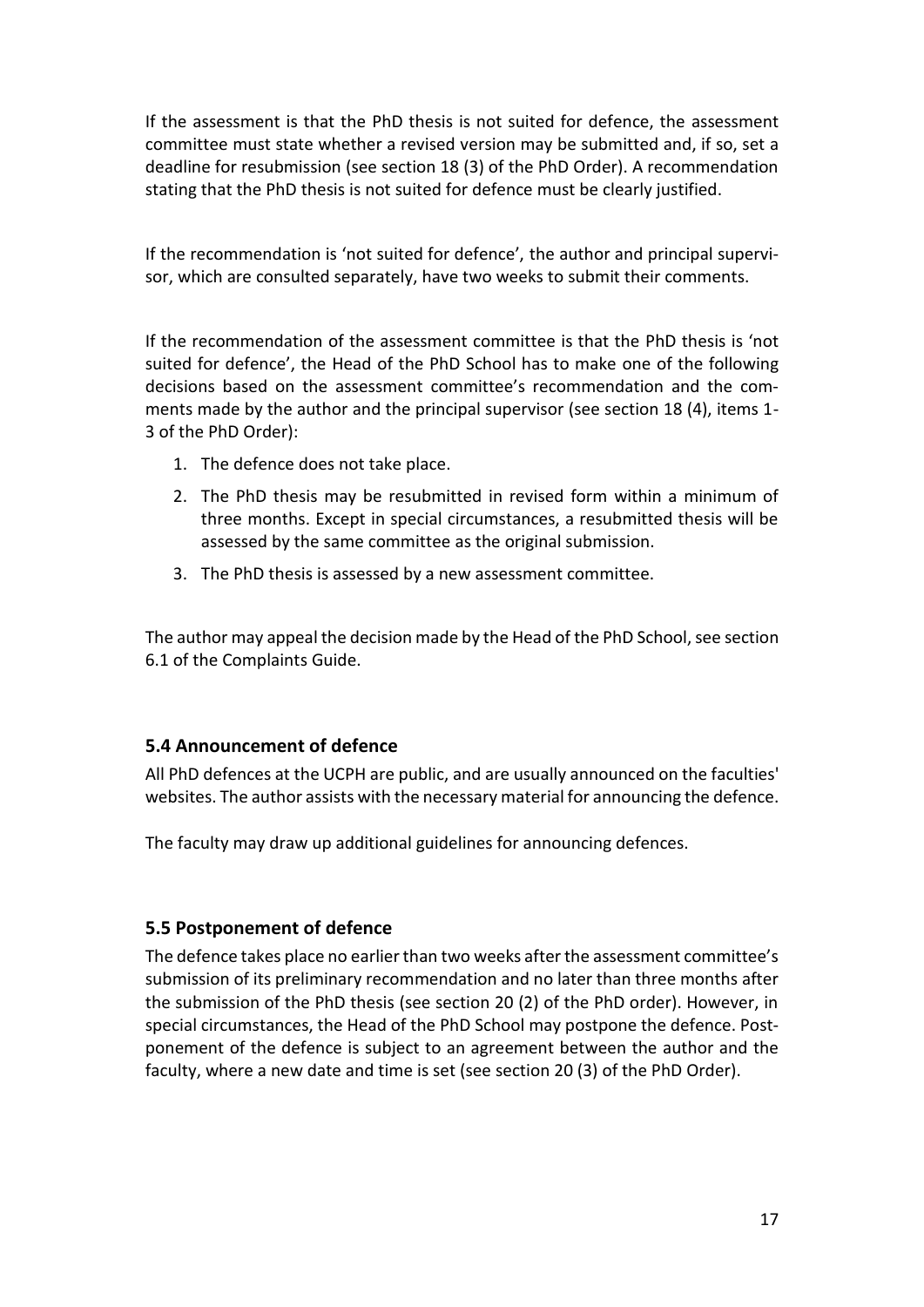### <span id="page-17-0"></span>**5.6 Defence**

The PhD thesis is defended in public. At the defence, the author is given the opportunity to explain his or her work and defend the PhD thesis before the members of the assessment committee. The PhD thesis must be available to the public in reasonable time before the defence (see section 19 of the PhD order), normally at least two weeks in advance.

A PhD defence cannot be held in private, and any confidential parts of the research project may not form the basis for awarding the PhD degree.

Under exceptional circumstances, the PhD School may decide, in consultation with the author, that the planned defence can be held with only two members of the assessment committee present (see section 19 (3) of the PhD Order).

A permanently employed member of academic staff (except for the supervisor(s)) with insight into the subject area the PhD thesis moderates the defence on behalf of the Head of the PhD School.

The entire defence may take a maximum of three hours, including any breaks. The author is given up to 45 minutes to present the main findings of the PhD thesis, and the assessment committee then asks the author questions based on the thesis and the presentation. At the end of the defence, the audience is given the opportunity to ask the author questions based on the thesis and the presentation. The moderator must ensure that the defence proceeds in a dignified manner and may, if necessary, interrupt or prolong the defence.

# <span id="page-17-1"></span>**5.7 Award of the PhD degree**

At the end of the defence, the assessment committee makes a final assessment of whether the author of the thesis can be awarded the PhD degree. Regardless of the result of the deliberations, the committee must immediately inform the author orally of its final recommendation. If this is not possible, the author must be informed of when the final recommendation will be made. The PhD School must have received a final written recommendation within one week of the defence. The reasons for the recommendation must be stated, and in the event of disagreement, the majority vote will prevail.

The PhD degree may be awarded if the assessment committee submits a recommendation (see section 22 of the PhD Order). The PhD degree is awarded by the Academic Council (see section 15 (2), item 4 of the Danish University Act).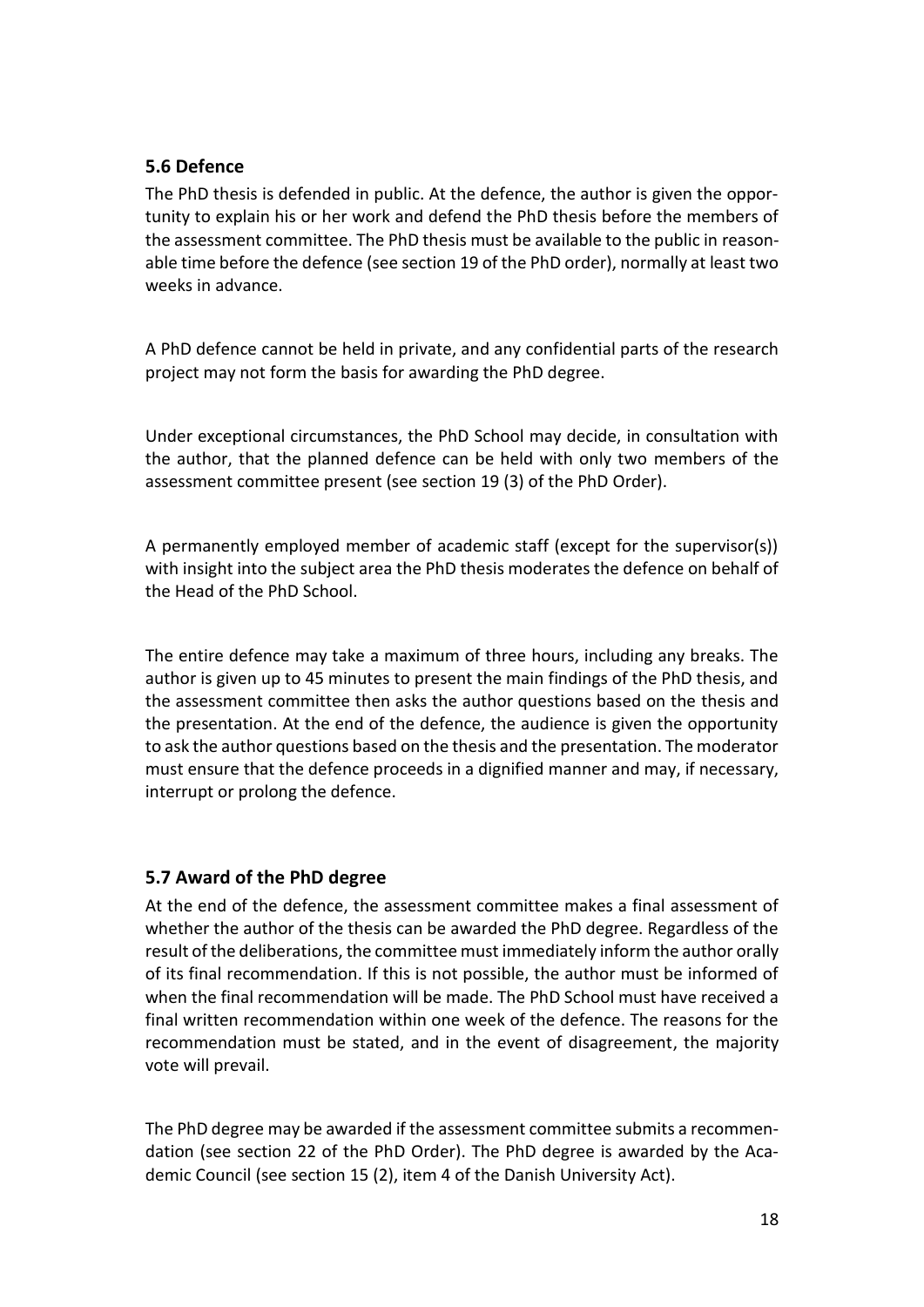If the assessment committee's recommendation is negative, the author has the option, within two weeks of receiving the final written recommendation, to submit comments.

The Head of the PhD School may decide that the thesis be assessed by a new assessment committee, if requested by the author (see section 21 (2) of the PhD Order).

The author may appeal the decision by the Head of the PhD School to the Dean within two weeks of being informed of the decision. The appeal must be submitted in writing, and the grounds must be specified.

# <span id="page-18-0"></span>**5.8 Binding collaboration on PhD programmes with non-Danish institutions – joint and double degrees**

The PhD Schools at the UCPH may award joint and double PhD degrees to PhD students who have acquired qualifications equivalent to a Danish PhD, provided a mutually binding agreement has been made with one or more non-Danish institutions on PhD programmes. The agreement must cover study visits, assessment, defence, degree awarding, etc. (see section 15 (3) and section 23 (3-5) of the PhD Order). This applies both when the UCPH is the main institution and the PhD student is on a study visit at the partner institution abroad, and when the partner institution is the main institution and the PhD student is on a study visit at the UCPH.

(Partner institutions cannot be other faculties at the University of Copenhagen, other Danish universities or private/public companies.)

### **5.8a The UCPH is the main institution**

For PhD students whose main institution is the UCPH, agreement may be reached with one or more non-Danish institutions on a mutually binding partnership agreement on PhD programmes, including assessment, defence, degree awarding, etc., which involves the PhD student being awarded a joint PhD degree or a double degree. The PhD student must complete the PhD programme as stipulated in the Danish PhD Order, and if any need arises to deviate from key points, e.g. the course requirement in section 7 (2), item 2 or the prescribed period of study for the PhD programme in section 4, an application for dispensation must be submitted to the Danish Agency for Science and Higher Education. The PhD student must, as a minimum, complete a six-month study visit at the non-Danish institution.

The mutually binding agreement must be signed no later than six months after the start of the PhD programme. The agreement covers supervision at the non-Danish institution, duration of stay at the non-Danish institution, agreement on IPR and the organisation of assessment and defence, including certificate.

Each PhD School may draw up additional guidelines.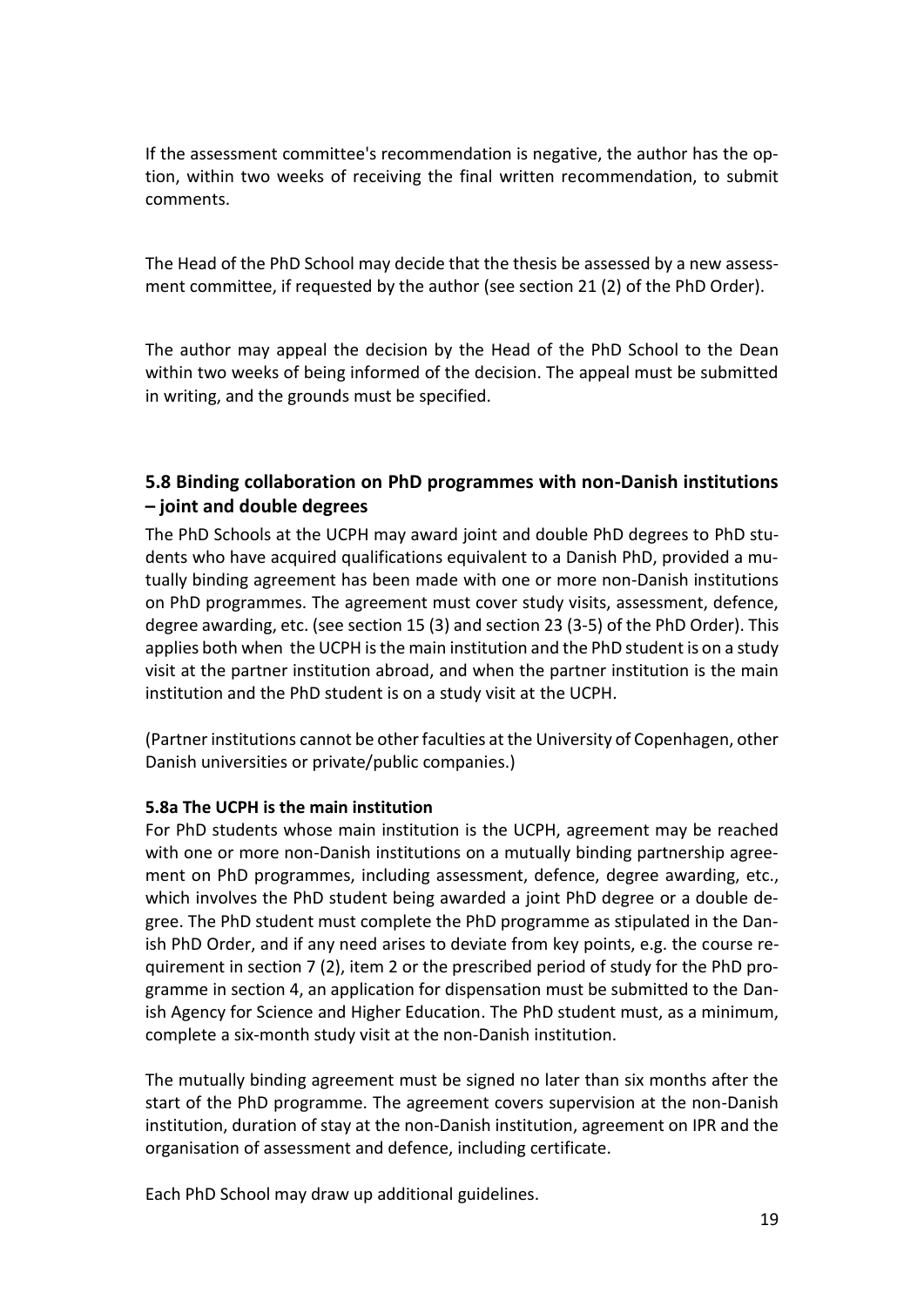### **5.8b A non-Danish institution is the main institution**

For PhD students whose main institution is a non-Danish institution, agreement may be reached on a mutually binding collaboration agreement on PhD programmes, including assessment, defence, degree awarding, etc., which involves the PhD student being awarded a joint PhD degree or a double degree. The PhD student completes the PhD programme as per the guidelines and regulations that apply at the non-Danish institution, if necessary with supplementary requirements placed by the PhD School. The PhD student must spend at least six months on a study visit to the UCPH PhD School, be assigned a supervisor at the UCPH, and successfully complete the UCPH's PhD course in Responsible Conduct of Research. The PhD School must also determine whether the programme as a whole meets the requirement that the qualifications obtained are equivalent to a Danish PhD degree.

The collaboration agreement and enrolment must be signed no later than six months after the start of the PhD programme. The agreement covers supervision at the non-Danish institution, duration of stay at the non-Danish institution, agreement on IPR and the organisation of assessment and defence, including certificate.

Each PhD School may draw up additional guidelines.

### **5.8c Agreement on assessment, defence and certificate**

The following conditions concerning assessment committee, defence and certificate are valid for all PhD students who complete a PhD programme as part of a binding agreement between a the UCPH PhD School and one or more non-Danish institutions – irrespective of whether the UCPH is the main institution.

The agreement between the PhD School, the non-Danish institution(s) and the PhD student must stipulate the procedure for completing the degree. This must include: composition of the assessment committee (see section 26 (1) of the PhD Order), the deadline for the preliminary assessment (see section 26 (2) of the PhD Order), where and when the defence will take place (see section 26 (3) of the PhD Order).

The agreement must also stipulate whether the PhD thesis is to be defended jointly or defended on two (or more) occasions before the PhD student is awarded a PhD degree by the non-Danish institution(s) that is/are party to the agreement (see section 15 (3) and section 26 of the PhD Order).

Agreement must also be reached on whether the PhD student is awarded a joint degree (see section 23 (3) and (4) of the PhD Order) or awarded a double degree, i.e. a diploma awarded by each of the participating institutions (see section 23 (5) of the PhD Order).

### <span id="page-19-0"></span>**5.9 Submission of thesis without enrolment**

Under certain circumstances, the PhD School may decide that a PhD thesis may be accepted for assessment without the author having completed a PhD programme, if the PhD programme has been interrupted, or if the PhD committee deems that the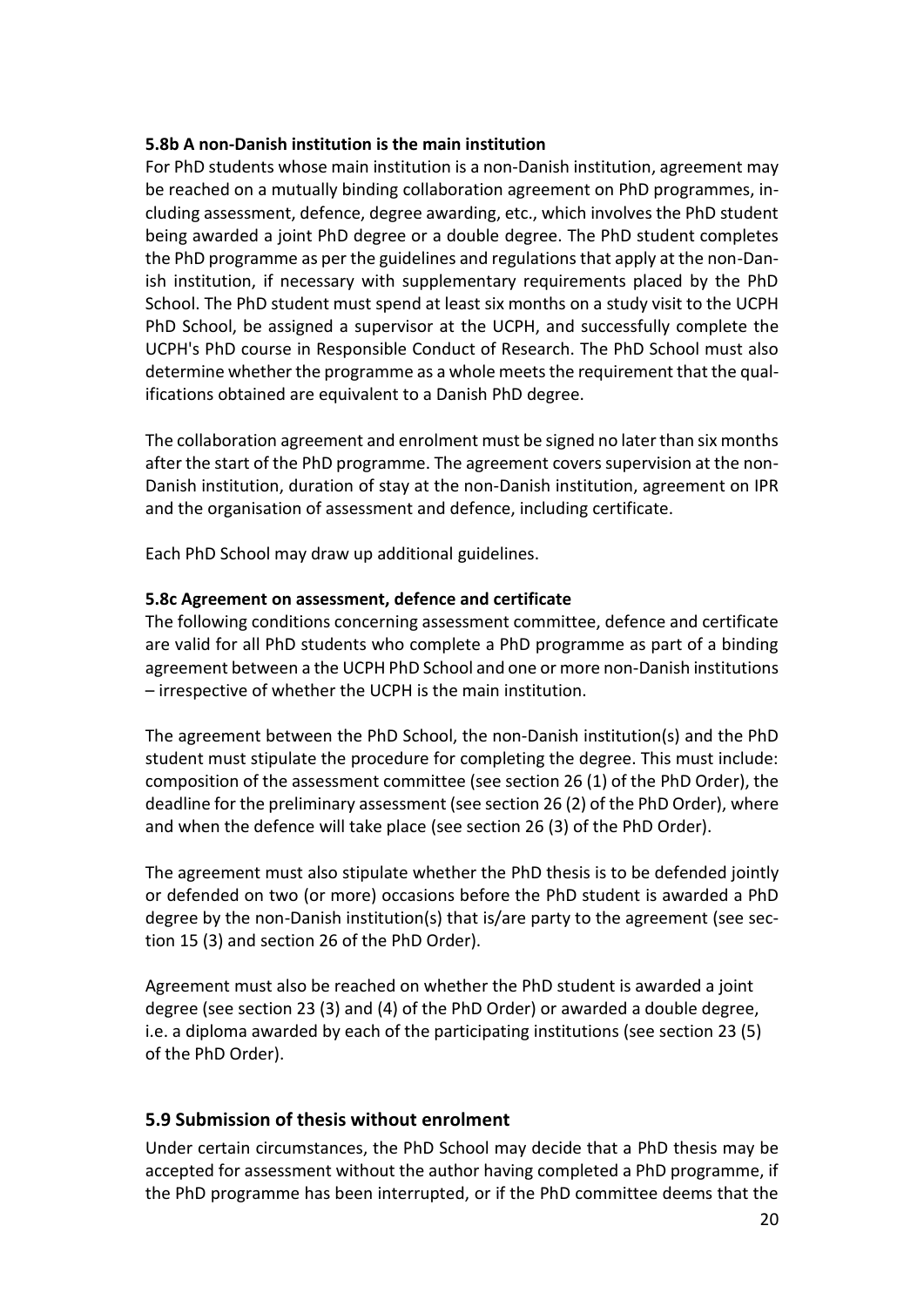author has acquired qualifications equivalent to a PhD degree in other ways (see section 15 (2) of the PhD Order). When submitting a thesis in this way, the author must state whether it has been assessed before. Whether the author has a documented affiliation with the UCPH will form part of the consideration of the application for submission of a thesis without prior enrolment. When assessing a PhD thesis at the UCPH without prior enrolment, the PhD School may ask the author to pay all of the expenses associated with assessment, defence, etc. according to the PhD School's fixed rate. The author may apply to be exempted from these expenses.

The PhD School may draw up additional guidelines.

### <span id="page-20-0"></span>**5.10 Documentation of the PhD programme and the PhD degree**

If the PhD degree is awarded, a PhD certificate is issued in Danish and English and signed by the Rector and the Dean of the faculty concerned. The the UCPH's common template for PhD certificates must be used. The certificate contains information about the subject area, the subject of the PhD thesis and information about the PhD programme as completed (see section 23 of the PhD Order) and includes an appendix in Danish and English with information about approved PhD courses and stays abroad.

PhD students who are not awarded a PhD degree may request documentation in Danish and English of the elements of the PhD programme they have completed satisfactorily (see section 24 of the PhD Order).

### <span id="page-20-1"></span>**5.11 Archiving and access to the thesis**

The UCPH is obliged to keep a copy of the PhD thesis. This is the responsibility of the faculty concerned.

In all other respects, the PhD thesis is the property of the author and may not – apart from the requirement in the PhD Order stipulating that it must be publicly available in reasonable time before the defence – be lent, sold or made available to others without the author's written permission. If, for example, the PhD thesis is uploaded to the Internet prior to the defence, it must be uploaded in a manner that prevents it from being copied or printed. Copies made available for review at the UCPH or libraries etc. must be removed after the defence, unless the author has agreed in writing to wider distribution, e.g. digital publication, sale or for lending in public libraries.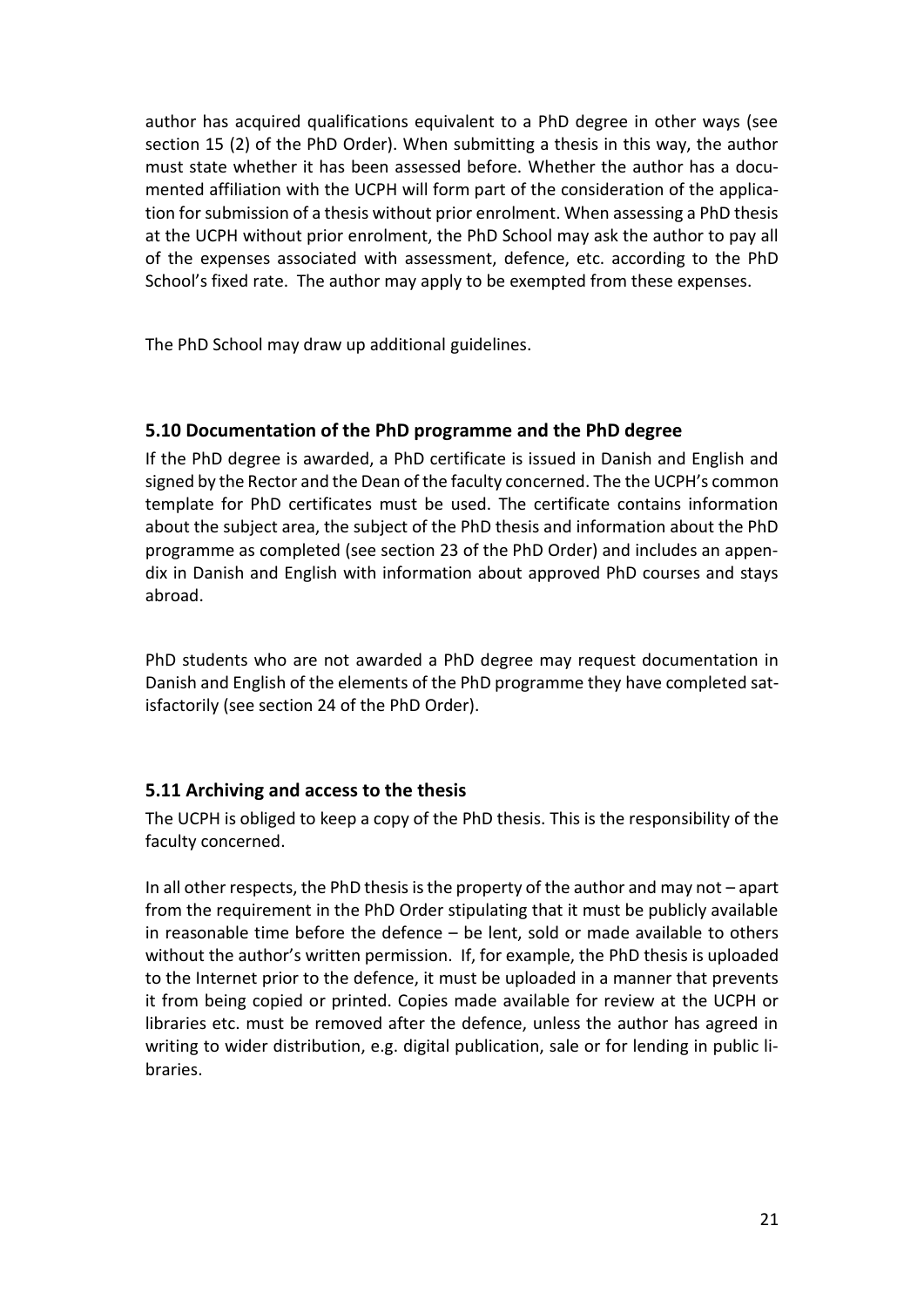# <span id="page-21-0"></span>*6. Appeals and exemptions*

# <span id="page-21-1"></span>**6.1 Appeals procedure**

Decisions made by the UCPH pursuant to the PhD Order may be referred to the Danish Agency for Science and Higher Education if the appeal concerns legal issues. Appeals must be submitted within two weeks of the complainant having been informed of the decision (see section 29 of the PhD Order). The appeal must be submitted to the PhD School, which will issue a statement. For the further procedure, reference is made to the complaints guide on <https://phd.ku.dk/english/>. Appeals against decisions made by the Head of the PhD School or by the PhD Committee about study conditions that do not concern legal issues may be referred to the Dean. The appeal must be submitted within two weeks of the complainant being informed of the decision. The appeal must be submitted in writing, and the grounds must be specified.

# <span id="page-21-2"></span>**6.2 Exemptions**

The Dean may grant exemptions from rules set exclusively by the UCPH. The Danish Agency for Science and Higher Education may, in special cases, grant an exemption from the PhD Order (see section 28 of the PhD Order).

Subject to agreement with the Rector, the Dean may also agree to general deviations from rules set exclusively by the UCPH, provided special circumstances at the faculty in question warrant such change(s).

# <span id="page-21-3"></span>*7. Evaluation*

The activities of the PhD Schools are subject to evaluation, including regular international evaluations. The Head of the PhD School and the Dean must arrange for follow-up on the evaluations. Evaluations and follow-up plans must be published (see section 16b (5) of the Danish University Act).

PhD students may be requested to submit an evaluation of their PhD programme on completion of the programme.

# <span id="page-21-4"></span>*8. Finances*

PhD programmes are subject to tuition fees. The faculties calculate and publish their tuition fees annually. Fees may be higher for particularly expensive projects. The faculty may grant full scholarships or reduce tuition fees. When awarding PhD scholarships, tuition fees and fees for the assessment and the defence are usually included in the scholarship.

The faculty must always ensure that the resources are available for each individual PhD student to complete the programme as described in the student's PhD plan (see section 8 (5) of the PhD Order).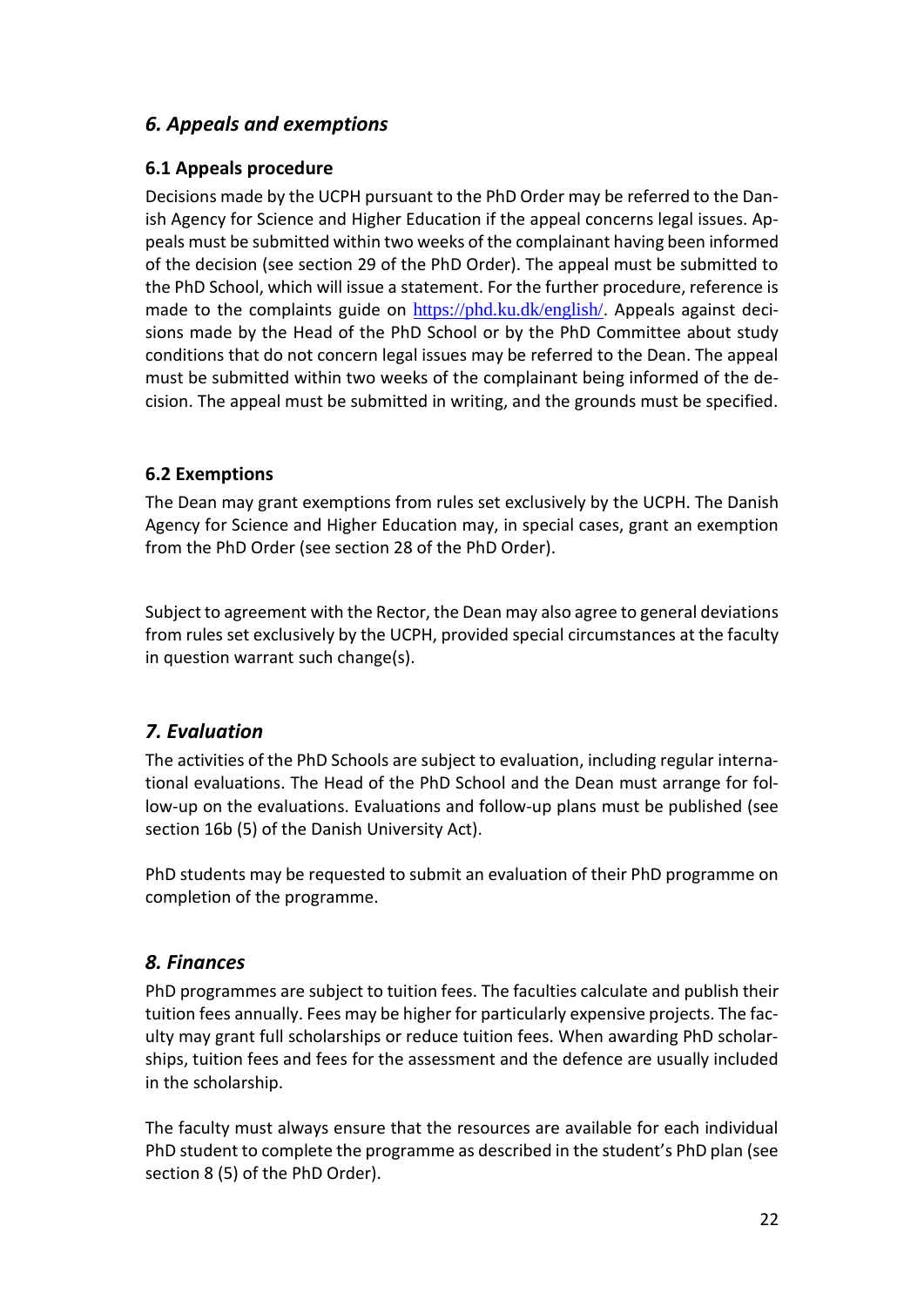# <span id="page-22-0"></span>*9. Transitional rules*

PhD students who commenced their PhD programme before 1 September 2013 are entitled to complete their PhD programme in accordance with the Ministerial Order no. 18 of 14 January 2008, while the assessment and defence of the thesis, as well as the decision to award the PhD degree, are subject to the provisions of Ministerial Order no. 1039 of 27 August 2013 (see section 30 (3) of the PhD Order).

PhD students who commenced their PhD programme before 1 September 2013 may submit a request to the PhD Committee for permission to complete the programme pursuant to the provisions of Ministerial Order no. 1039 of 27 August 2013.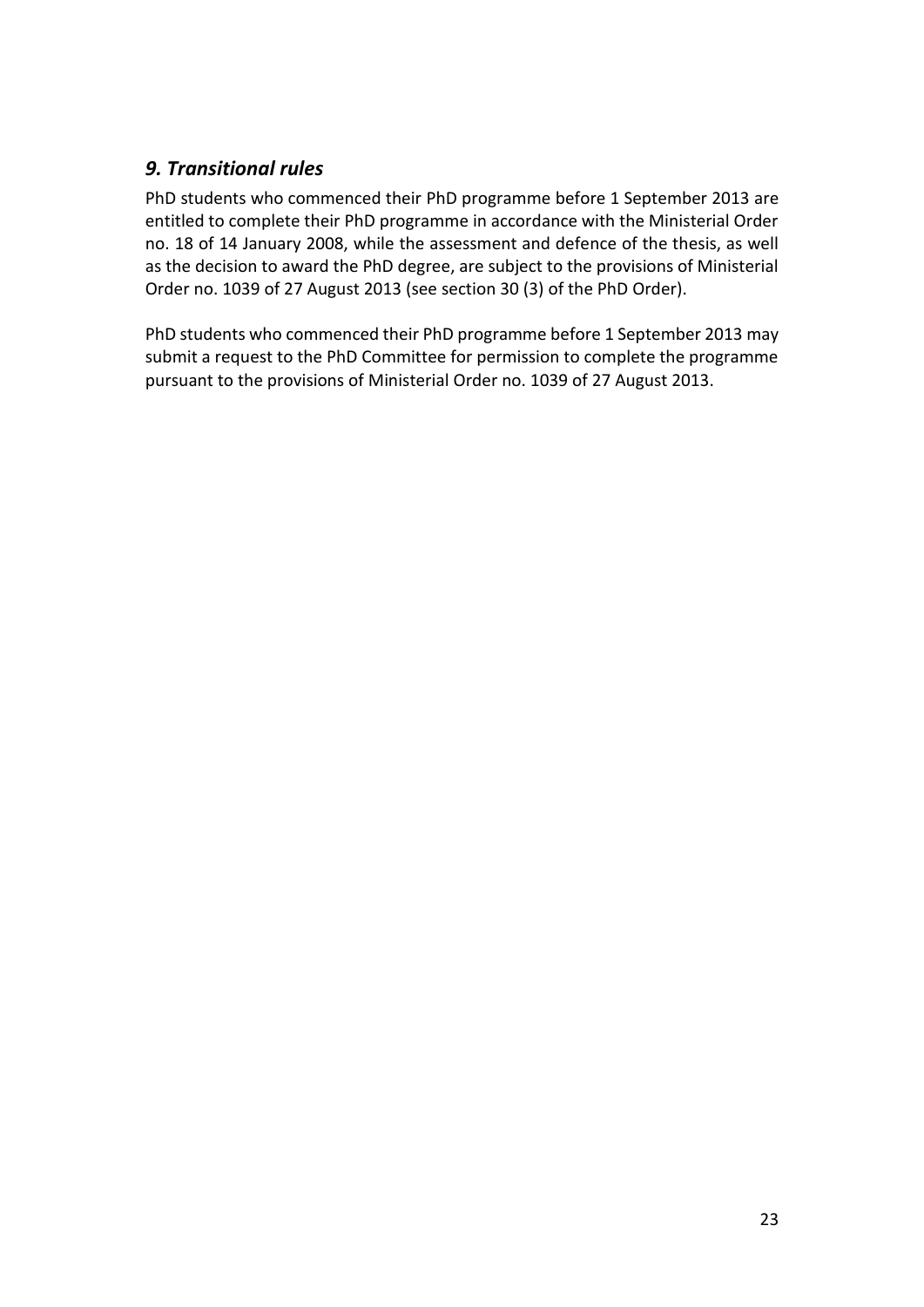#### <span id="page-23-0"></span>*Appendix*

#### <span id="page-23-1"></span>**PhD Order No. 1039 of 27 August 2013**

# *Ministerial Order on the PhD Programme at the Universities and Certain Higher Artistic Educational Institutions (PhD Order).*

Pursuant to section 8(1) and section 34(1) of the Danish Act on Universities (the University Act), see Consolidation Act no. 367 of 25 March 2013, and section 10(1), section 12 and section15(2) of the Act on Higher Artistic Educational Institutions, see Consolidation Act no. 465 of 8 May 2013, the following is stipulated:

#### Part 1

#### *Purpose, structure etc.*

**Section 1.** The PhD programme is a research programme aiming to train PhD students at an international level to independently undertake research, development and teaching assignments in the private and public sectors, for which a broad knowledge of research is required.

*(2)* The PhD programme mainly comprises active research training under supervision.

**Section 2.** The ministerial order applies to PhD programmes at the universities and at the higher artistic educational institutions under the Ministry of Science, Innovation and Higher Education.

*(2)* The institutions, see subsection (1) may award the PhD degree within fields within which they carry out research and within which they have set up a PhD school, either independently or in cooperation with other institutions covered by the ministerial order.

**Section 3.** The PhD degree is awarded to students who have successfully completed the PhD programme, see however section 15(2) and (3), and successfully defended their PhD thesis.

*(2)* Persons who have been awarded a PhD degree have the right to use the title of PhD.

**Section 4.** The PhD programme is equivalent to 180 ECTS points and normally takes the form of full-time studies; however, the institutions may lay down rules providing for part-time studies.

*(2)* 60 ECTS points correspond to one year of full-time studies.

#### Part 2

*Admission etc. to the PhD programme*

**Section 5.** Admission to the PhD programme is based on a Master's degree or equivalent.

*(2)* The university may decide to let the PhD programme start in connection with a Master's degree programme; however, it must be ensured that the entire degree programme has the scope and level described in sections 1 and 4. The university lays down rules thereon.

*(3)* Students admitted under subsection 2 must have the opportunity to complete the Master's degree programme.

**Section 6.** The institution decides who is to be admitted as PhD students. The institution's rules must stipulate the criteria on which admission is based.

*(2)* The PhD student is enrolled administratively on the PhD programme.

#### Part 3

*Contents of the PhD programme etc.*

**Section 7.** The PhD programme is set up in accordance with rules laid down by the institution.

*(2)* During the programme, the student is required to:

1) Carry out independent research under supervision (the PhD project)

2) Complete PhD courses or other similar programme elements totalling approx. 30 ECTS points.

3) Participate in active research environments, including stays at other, mainly foreign, research institutions, private research companies, etc.

4) Gain experience of teaching activities or other form of knowledge dissemination, which is related to the student's PhD project.

Complete a PhD thesis on the basis of the PhD project.

*(3)* The institution may approve on a case-by-case basis that the PhD programme does not comprise one or more of the elements described in subsection (2), nos. 1-4, if the university finds that the PhD student has completed other study elements that are comparable to the above (credit transfer).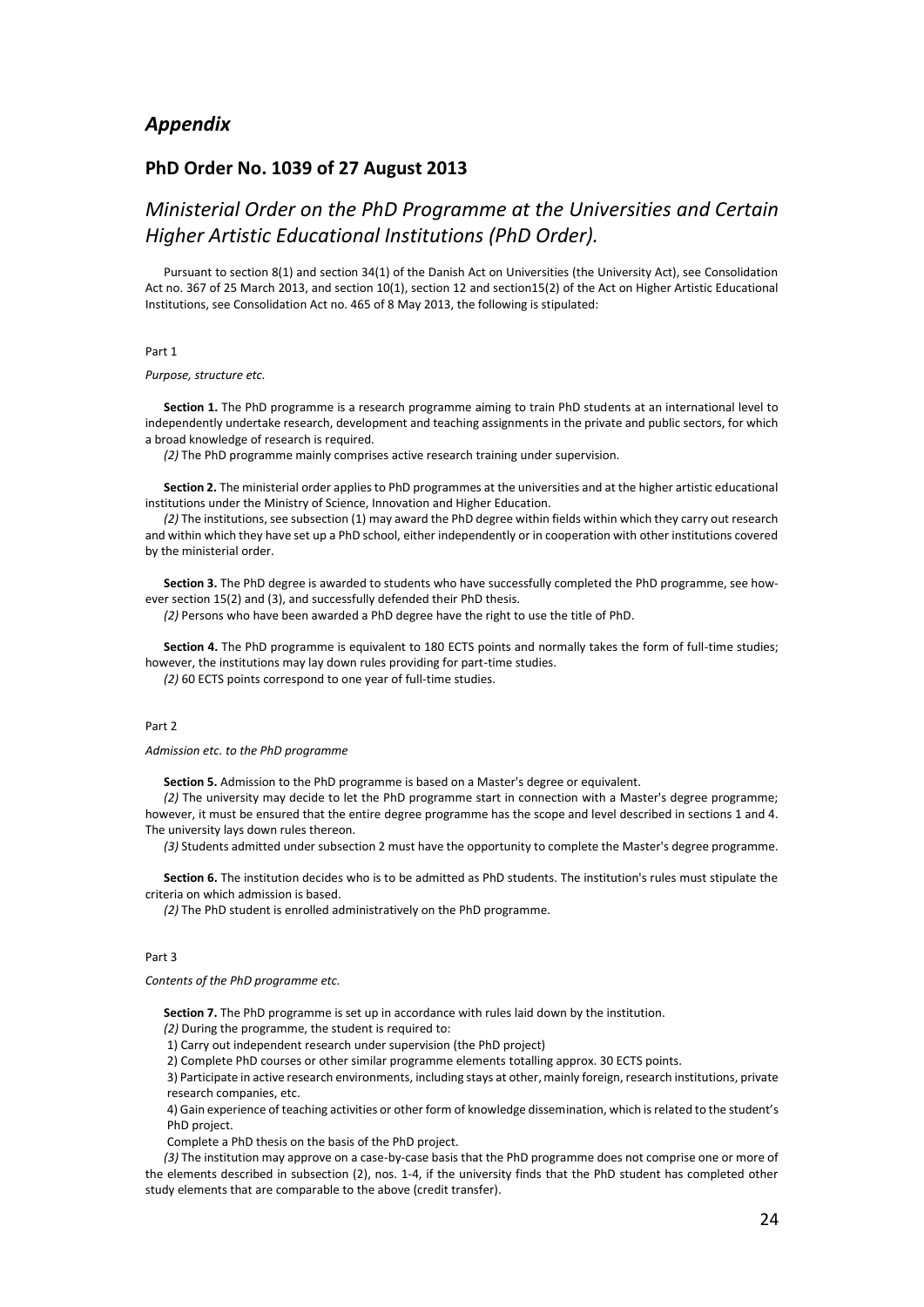**Section 8.** For each PhD student, the institution designates a principal supervisor who is responsible for the overall PhD programme. The principal supervisor must be a recognised researcher within the relevant field, be employed by the institution and affiliated with the PhD school.

*(2)* On its own initiative or following an application from the PhD student, the institution may:

1) Appoint other supervisors, who must be qualified within the relevant field.

2) Replace the principal supervisor and other supervisors.

*(3)* The institution offers the PhD student a teaching course.

*(4)* The institution offers the PhD student teaching guidance.

*(5)* The institution ensures that the required resources are available for the PhD student to complete the PhD programme as laid down in the student's PhD plan.

*(6)* The institution lays down rules for the supervision provided to the PhD student.

#### Part 4

#### *Completion of the PhD programme*

**Section 9.** Within three months of the start of the PhD programme, the institution approves a research and study plan (the PhD plan) for the individual PhD student.

*(2)* The PhD plan must, as a minimum, contain the following:

1) A schedule.

*2)* An agreement on the type of supervision provided.

3) A plan for the PhD project

4) A plan for PhD courses, etc.

5) A plan for participation in active research environments.

6) A plan for teaching activities or other types of knowledge dissemination.

7) Any agreements about intellectual property rights.

8) A financing plan (budget)

**Section 10.** During the course of the PhD programme, the institution must regularly assess whether the PhD student is following the PhD plan, and, if necessary, adjust the plan. This assessment is based on an opinion from the principal supervisor, who, after having consulted the PhD student, confirms that the PhD programme is progressing in accordance with the PhD plan or justifies, in writing, why adjustments are required. The PhD student must be given the opportunity to submit his or her comments on the principal supervisor's opinion within a deadline of at least two weeks. In the assessment the institution must take account of periods of documented illness, maternity/paternity leave or other approved leave. The institution lays down rules on the frequency of such assessments.

*(2)* If the institution assesses that the PhD student is not following the PhD plan, in spite of any adjustments made to the plan, the student must be given three months to get back on course. The three months do not give rise to an extension of the PhD programme. The chance to get back on course is connection with a regular assessment pursuant to subsection (1) can only be given to a PhD student once during the PhD programme.

*(3)* The institution must make a new assessment as described in subsection 1 as soon as possible after the end of the three-month period.

*(4)* If the assessment described in subsection 3 is negative, the student is expelled from the PhD programme. The institution must inform any other employer(s) of the expulsion without delay.

#### Part 5

#### *PhD thesis*

**Section 11.** The PhD thesis must document the ability of the PhD student or the author to apply the scientific methods of the discipline and to carry out research work that meets the international standards for PhD degrees within the subject area.

**Section 12.** The institution lays down rules on the writing and submission of the PhD thesis.

*(2)* A PhD thesis cannot be submitted for assessment by two or more authors jointly.

*(3)* The PhD thesis must contain an abstract in Danish and English.

*(4)* Articles included in the thesis may be written in collaboration with others, provided that each of the co-authors submits a written declaration stating the PhD student's or the author's contribution to the work, see, however, subsection (5).

*(5)* The institution may lay down rules limiting the number of written declarations submitted pursuant to subsection (4). However, the main author of the article must always submit a written declaration pursuant to subsection (4).

**13.** The PhD student's enrolment at the institution expires upon submission of the thesis.

**Section 14.** Within one week of the submission of the thesis, the principal supervisor must submit an opinion on the PhD programme as a whole, including the student's completion of the individual elements of the PhD plan, see section 9.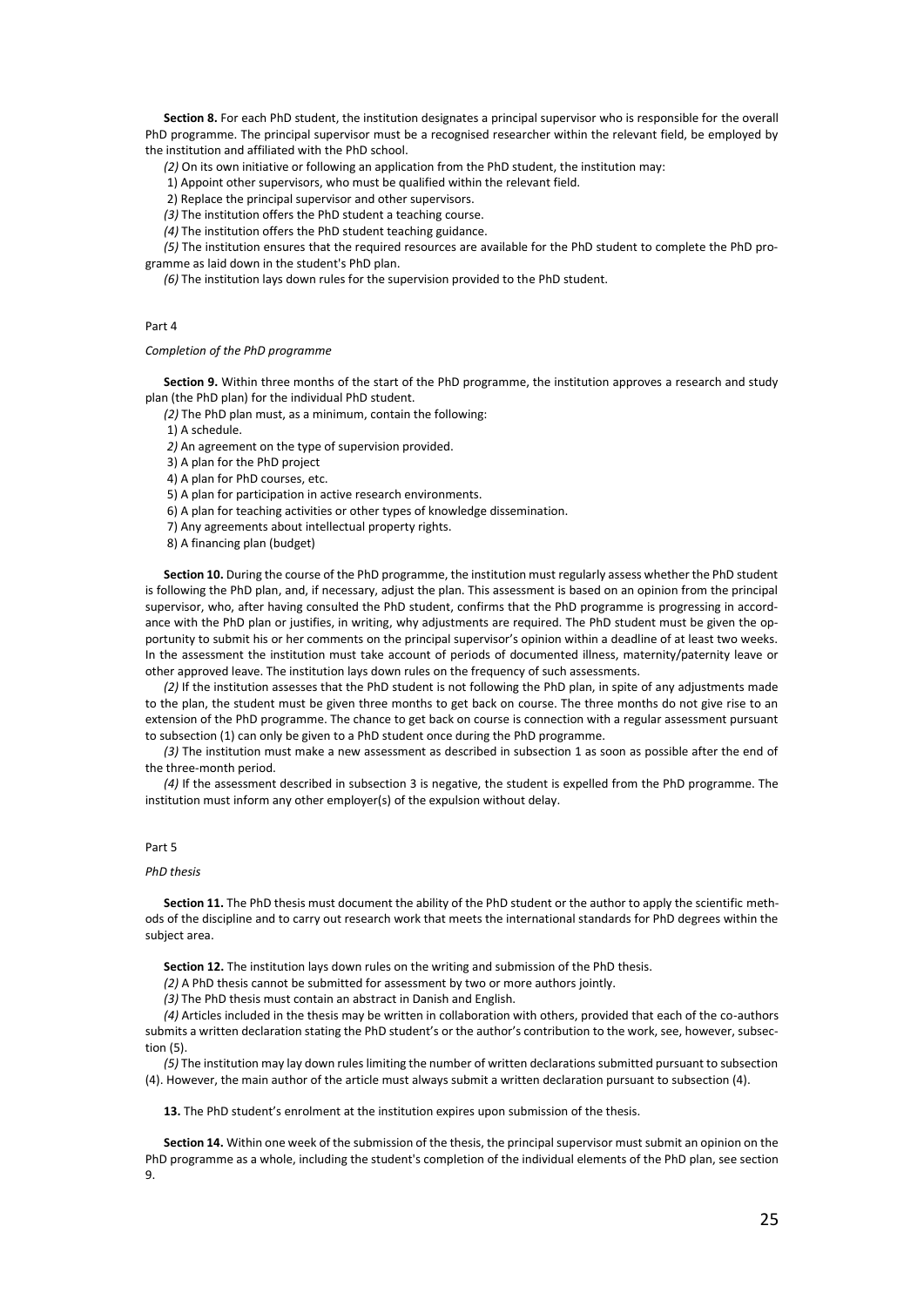*(2)* If the principal supervisor states in the opinion that the PhD degree programme has not been completed satisfactorily, the PhD student must be given at least two weeks to comment on the principal supervisor's opinion.

*(3)* On the basis of the opinion of the principal supervisor, see subsection (1), the PhD student's comments, if any, see subsection (2), and the regular assessments, see section 10(1), the institution must determine whether the PhD programme has been completed satisfactorily.

**Section 15.** The thesis can only be accepted for assessment if PhD programme has been completed satisfactorily, see, however, subsections (2) and (3).

*(2)* In special cases the institution may decide that a thesis may be accepted for assessment without the author having completed the PhD programme, if the institution assesses that the author has acquired other comparable qualifications in other ways.

*(3)* The institution may accept a PhD thesis written by a PhD student from a foreign educational institution for assessment if the PhD student has completed a period of study at the Danish institution as part of a mutually obliging collaboration agreement on PhD programmes, including the assessment, defence, awarding of degrees, etc., and if the institution assesses that the PhD student has acquired qualifications that are comparable with those acquired under a Danish PhD programme.

#### Part 6

#### *Assessment committee*

**Section 16.** Upon the submission of the PhD thesis at the latest, the institution appoints an expert assessment committee composed of three members. The institution appoints a chair from among the committee members.

*(2)* The members of the assessment committee must be recognised researchers within the relevant field. Two of the members must be external researchers, of whom at least one member must be from outside of Denmark, unless this is not relevant for the subject in question. The PhD student's supervisors must not be members of the assessment committee; however, the principal supervisor assists the assessment committee without voting rights.

**Section 17** Upon appointment of the assessment committee, the institution notifies the PhD student or the author of the composition, see section 15 (2). The PhD student or the author is entitled to object to the members appointed within a period of at least one week.

#### Part 7

#### *Preliminary assessment of the PhD thesis*

**Section 18.** Within two months of the submission of the PhD thesis, the assessment committee must make its recommendation to the institution as to whether the PhD thesis fulfils the requirements for the award of the PhD degree. The month of July is not included when calculating the two-month deadline. The recommendation must be reasoned, and in the event of disagreement, the majority will prevail. The institution sends a copy of the recommendation to the PhD student or author as soon as possible.

*(2)* If the thesis is given a favourable recommendation, the public defence can take place.

*(3)* If the recommendation is not favourable, the assessment committee must state in the recommendation whether the PhD thesis may be resubmitted in a revised version. In such case, a deadline for resubmission must be stated. The PhD student or the author and the principal supervisor must be allowed a period of at least two weeks to submit their comments on the recommendation.

*(4)* If the recommendation is not favourable, the institution must make one of the following decisions based on the assessment committee's recommendation and any comments made by the PhD student or the author and the principal supervisor:

1) That the public defence may not take place.

2) That the PhD thesis may be resubmitted in a revised version within a period of at least three months. If the dissertation is resubmitted, it will be assessed by the original assessment committee unless special circumstances apply.

3) That the PhD thesis must be referred to a different assessment committee for assessment.

#### Part 8

#### *Defence of the PhD thesis*

**Section 19.** The PhD thesis is defended in public in accordance with the rules laid down by the institution. At the defence, the PhD student or author must be given the opportunity to explain his or her work and defend the PhD thesis before the members of the assessment committee, see, however, subsection (3).

*(2)* The institution must ensure that the PhD thesis is made available to the public in due of time before the defence. *(3)* If special circumstances apply, subject to agreement with the PhD student, the institution may decide that a planned defence can be held with only two members of the assessment committee present.

**Section 20.** The institution decides the time and place of the public defence.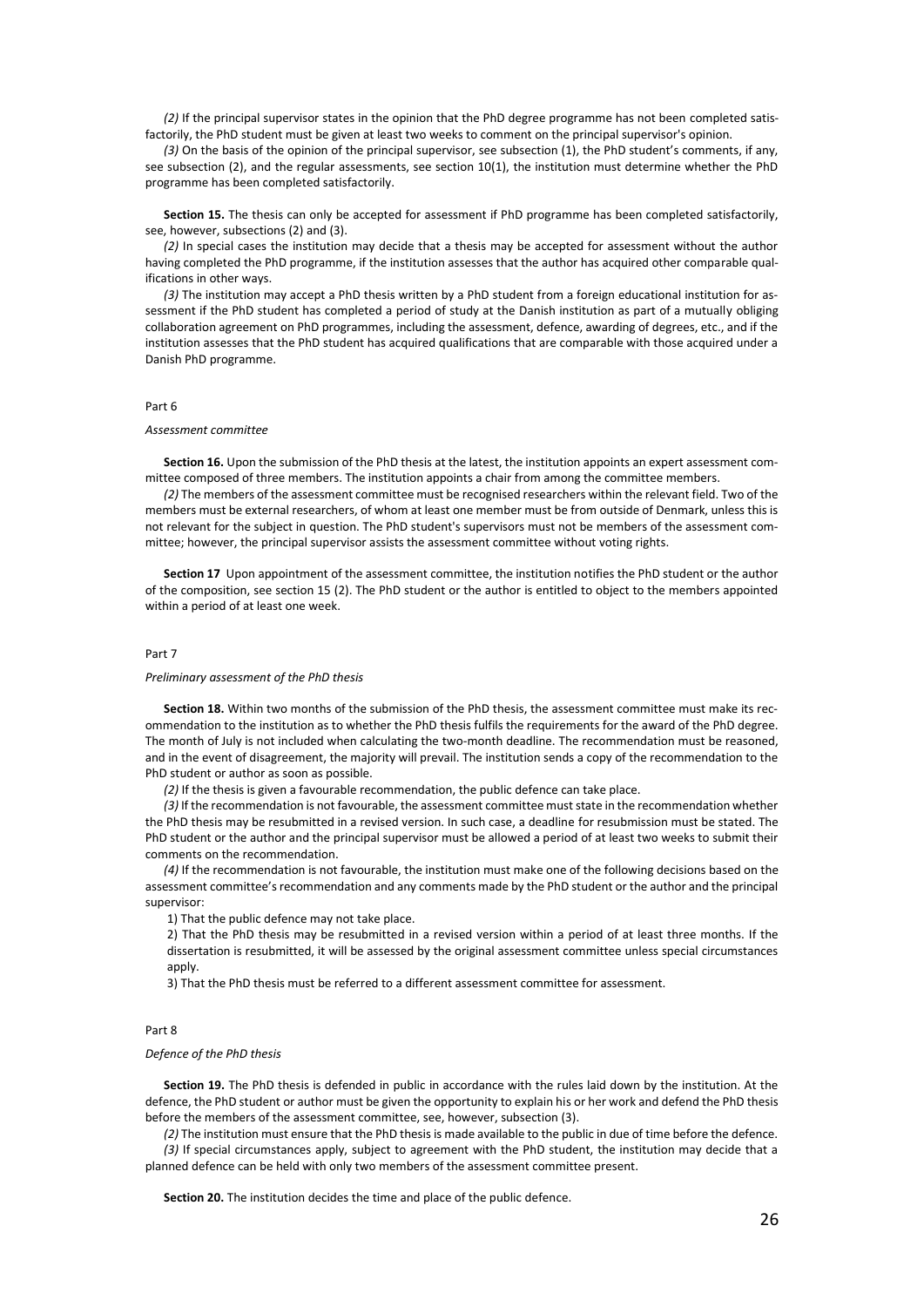*(2)* The defence takes place two weeks after the assessment committee's submission of its recommendation, at the earliest, see section 18(1), and within three months of the submission of the PhD thesis, at the latest, see, however, subsection (3) and section 18(1), second sentence.

*(3)* In special circumstances apply, the institution may decide to postpone the defence. Postponement of the defence is subject to agreement between the PhD student or author and the institution, including on the date and time arranged for the defence.

#### Part 9

#### *Award of the PhD degree*

**Section 21.** Immediately following the defence, the assessment committee must make its recommendation as to whether the PhD degree should be awarded and must notify the institution and PhD student or the author thereof. The recommendation must be reasoned, and in the event of disagreement, the majority will prevail.

*(2)* If the recommendation of the assessment committee is negative, the institution may decide to let the thesis be assessed by a new assessment committee, if so requested by the PhD student or the author within a period of at least one week.

**Section 22.** The PhD degree can be awarded if the assessment committee submits a recommendation to that effect.

**Section 23.** The institution issues a certificate of the award of the PhD degree.

*(2)* Such certificate must be in Danish and English and contain information about the relevant field and the subject of the PhD thesis as well as information on the PhD programme completed.

*(3)* As part of a mutually obliging collaboration agreement on PhD training, including the assessment, defence, awarding of degrees etc., the institution may provide a certificate with an endorsement, signature or the like from one or more foreign institutions with which the institution collaborates, making it appear as a joint document, if the document is also made enforceable under foreign law (joint degree).

*(4)* As part of a collaboration agreement, see subsection (3), the institution may also provide a certificate from one or more foreign institutions with which the institution collaborates with an endorsement, signature or the like, such that the certificate is also made enforceable under Danish law, if the institution assesses that the PhD student has acquired qualifications comparable with those acquired under a Danish PhD programme.

*(5)* The institution and one or more foreign institutions with which the institution collaborates may, as part of a collaboration agreement, see subsection (3), each issue a certificate of the award of the same PhD degree (double degree or multiple degree).

**Section 24.** If the PhD degree is not awarded, the institution will upon request issue documentation in both Danish and English concerning the elements of the PhD programme that have been completed.

Part 10

*The institution's rules*

**Section 25.** The institution lays down rules on:

1) Admission to the PhD programme, see section 6(1).

2) Organisation of the PhD programme, see section 4(1), section 7(1) and Section 10(1).

3) Appointment of the principal supervisor, see section 8(1), and any further supervisors, see section 8(2) and section 27(1), no. 1.

4) Supervision of PhD students, see section 8(6).

5) Writing and submission of the PhD thesis, see section 12(1).

6) Defence of the PhD thesis, see section 19(1)

*(2)* The university also lays down rules on admission to the PhD programme pursuant to section 5(2).

*(3)* The rules must contain a stipulation that the institution may grant exemptions from the rules laid down by the institution.

*(4)* The rules and material amendments thereto must comprise the necessary transitional arrangements.

*(5)* The institution's rules must be public on the institution's website.

#### Part 11

#### *Other rules*

**Section 26.** In connection with the conclusion of a mutually obliging collaboration agreement on PhD training, including the assessment, defence, awarding of degrees etc. with one or more foreign educational institutions, the institution may derogate from the requirements set out in the ministerial order concerning:

1) The composition of the assessment committee, see section 16(1), first sentence, and section 16(2), second sentence.

2) The deadline for preliminary assessment of the PhD thesis, see section 18(1), first and second sentence.

3) The deadline for scheduling the defence of the PhD thesis, cf. section 20(2).